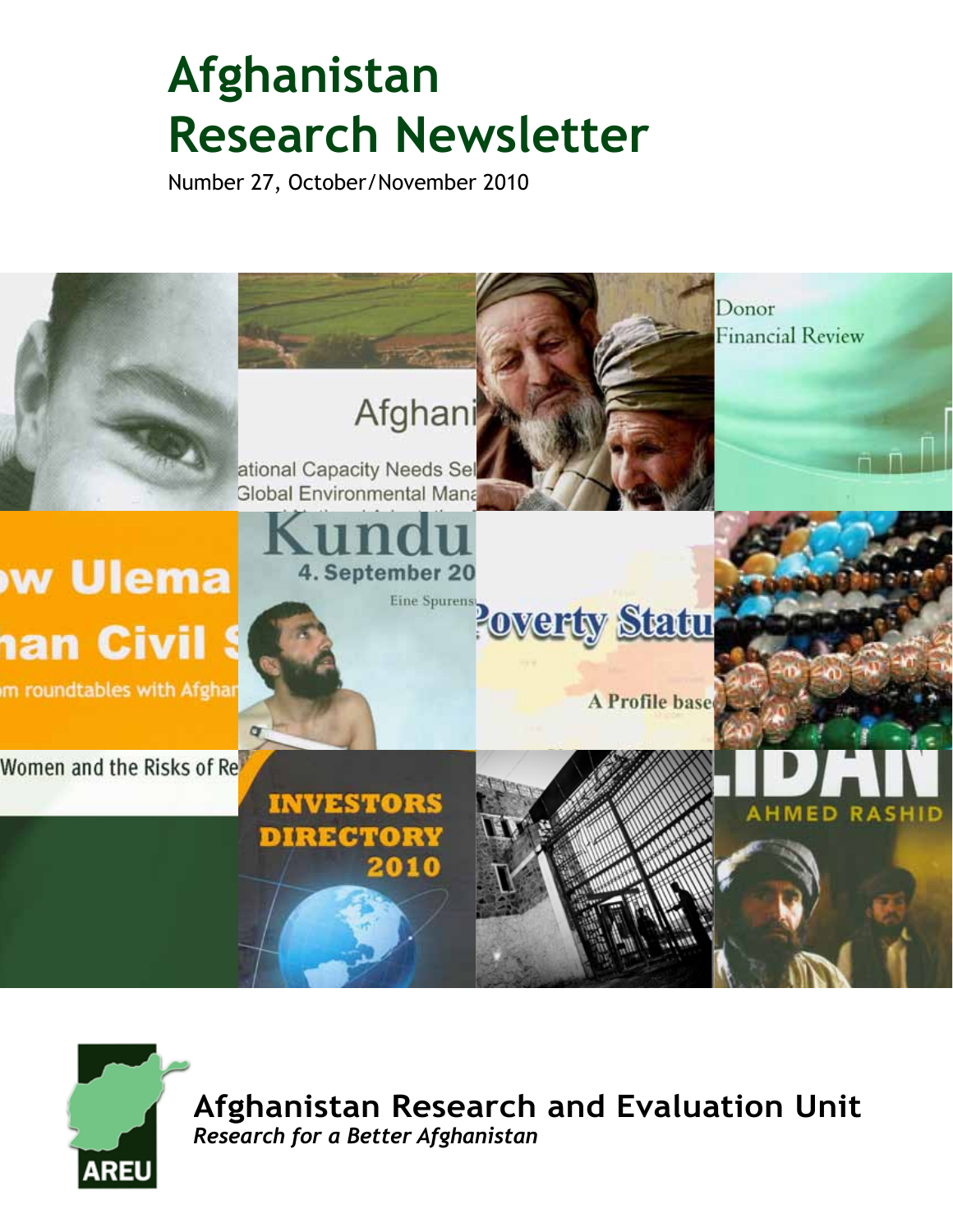# **Meet AREU's New Director, Dr Pierre Fallavier**

### **Interview by Peter Wilson, AREU**

Dr Pierre Fallavier has recently begun his tenure as Director of the Afghanistan Research and Evaluation Unit (AREU). In Afghanistan, he previously worked as an Urban Planning Advisor with UN-Habitat, designing and helping implement pro-poor urban development projects and policies in Kabul, Kandahar, Jalalabad and Lashkar Gah. A specialist in community-based poverty reduction, Dr Fallavier has worked with NGOs, UN agencies, and local governments.

Prior to his work in Afghanistan, Dr Fallavier worked on participatory development programmes and social protection in Asia and Southern Africa. He began his career in Thailand and Vietnam, later moving to Cambodia where he monitored and evaluated the impacts of urban poverty reduction policies, supporting participatory slum upgrading projects. He also worked in Zambia and India prior to Afghanistan. Dr Fallavier's academic background includes a Bachelor in Commerce, an MBA, an MA in Community Planning and a PhD in Urban and Regional Planning.

### **Why did you decide to come to Afghanistan?**

For years I've worked in community development. From colleagues who had worked in Afghanistan, I had heard about the strength and resilience of the Afghan people, and their ability to organise and manage community life despite the disruptive environment, very weak government and chaotic external support. As I find working with communities in challenging situations extremely interesting, I decided to come to Afghanistan. I arrived here in 2008 to work with UN-Habitat. There, I had the chance to combine my experience of project work with strategic planning and with developing national policies based on lessons from the field. With AREU, I hope to continue in that direction by further helping develop the use of local knowledge and input for policy and project decisions.

### **What do you consider the highlight of your career prior to your arrival at AREU?**

My earlier job in Afghanistan was the most interesting I've had so far. It combined improving the quality of participatory urban development with helping municipalities craft their own development strategies and working with the Ministry of Urban Development to develop national guidelines to consistently support mayors in their efforts. This involved getting urban dwellers organised around the idea that they could improve everyone's living conditions if they were prepared to work together. Even if, in the past, there were enduring conflicts, we found it was better to tackle such disputes indirectly, through encouraging



them to work as communities on projects that would improve everyone's condition.

The results of these initiatives not only enhanced access to services and improved the living conditions of participating communities, but developed their abilities to resolve disputes through the collectiveaction mechanisms they had developed from working together on local development projects. When this worked with a few leading communities, neighbouring communities saw these transformations and started getting involved. That approach is a building block of large-scale participatory development initiatives such as the National Solidarity Programme, which is essential to peace-building and development.

### **Why did you choose AREU?**

I liked AREU's mandate of producing quality research for public decision-making, and of developing the abilities of Afghan researchers to do so. International agencies often try to change Afghan institutions based on international best practice. However, these agencies often have only a weak understanding of the Afghan context or of how the institutions they are trying to help change evolved in the first place. AREU's work helps fill this knowledge gap and contributes to local and international decision-makers making betterinformed decisions. Personally, it is a privilege to work with a team from whom I learn about Afghanistan's past and present every day.

#### **What skills or experience do you think you bring to your role at the AREU?**

One of my interests is the application of knowledge. Doing quality research is extremely important, but we need to make sure that the results are being used. I think this is where I can bring some experience as I have worked in a few different countries and have a good understanding of how to build capacity to produce sound qualitative research. I also have experience linking research to its use by different types of decision-makers, including local government, civil society organisations, and international aid agencies.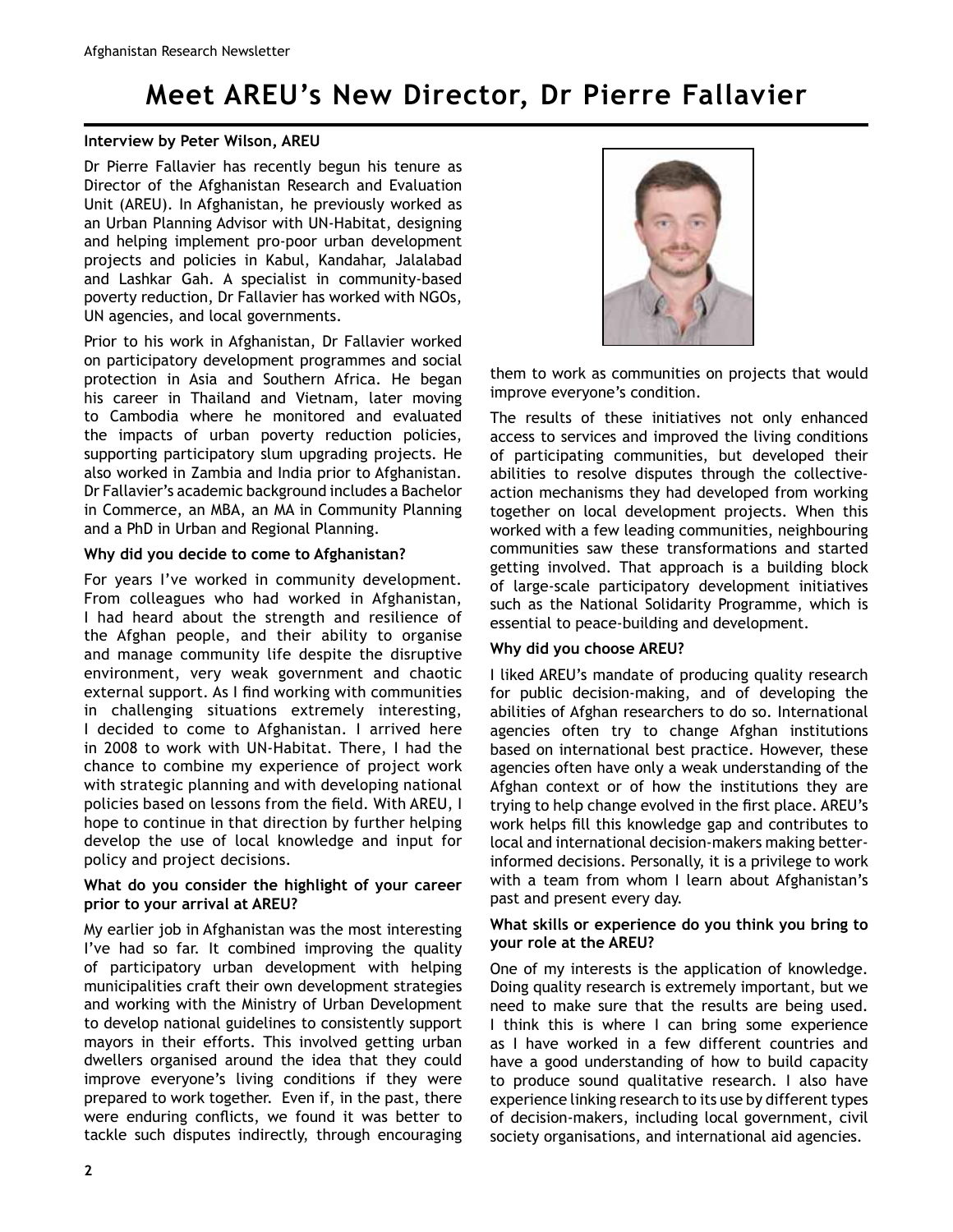One area I want to focus on is nurturing debate and developing relationships with think-tanks, universities and research centers interested in Afghanistan and our areas of research. One way to do this will be to provide influential academic centres with our work, so that they can use our material for courses and analysis. Another approach is joint research and publication. These initiatives can help inform the development and assistance debate from outside Afghanistan.

Finally, I really like training, which is already a very important contribution of AREU to Afghanistan. In the coming months, we will work at formalising and complementing some of the training our teams already conduct, both to ensure consistency across our teams, and to document our methods, so we can contribute to sharing sound research methods with partners.

#### **What do you consider to be the AREU's main strength?**

I think there are quite a few, but right now the main strength is its staff, a very interesting mix of people. The majority of our research staff are Afghan, who are working to help improve knowledge and decisionmaking for their country. They are supported by a small number of highly skilled international researchers. For me, this is a great resource. The Administration and Finance department works to a far higher standard than any NGO I've ever worked with, including some UN agencies. All AREU teams are very professional at what they do. We have some very high quality people and I want to make sure that we help continue to develop their capacities.

We have good examples of people who started work in one position, but moved into other areas. For example, one security guard was very interested in learning, became a research assistant, and was

recently promoted to senior research assistant. We also had a very good cook who became an outstanding accountant, and former drivers who now work in procurement and logistics. There is much space for mobility for people who are interested and committed. I want to continue the approach of my predecessors to make sure we give our staff the tools and training necessary to fulfill their potential so they can do what makes them happy.

#### **What are your aims as Director? Are there any changes you would like to introduce?**

There are no major changes on the horizon. The previous directors have done a lot of work and I'm very lucky that I'm taking over an organisation that is very well managed. I intend to continue building upon AREU's core strengths of quality, commitment, and usefulness.

I will focus on continuing to strengthen the ability of all of our team. Training more people to perform quality research is very important, and something that we'll have to work on. I will also focus on continuing to improve the way we make results useable and used, both in making sure that we have quality research that is relevant and making sure that it is in formats that different audiences can make use of.

Like other organizations operating in Afghanistan, we have a relatively high turnover rate, especially among international staff, and one thing I want is to make sure their contribution is remembered not only in terms of the research they conducted, but also of the methods they helped develop, which can be of great value for others. We will therefore develop an in-house training curriculum based on the methods that they have been developing, combined with sound theoretical foundations, and will share it across our

The *Afghanistan Research Newsletter* is a quarterly publication of the Afghanistan Research and Evaluation Unit (AREU). The purpose of the Newsletter is to alert readers to new research being undertaken on Afghanistan and to help disseminate research findings and analysis. Some of the resources cited are available on the internet; most books and other publication are available at the AREU library, located in the AREU office (corner of Flower Street and Street 2) and open to researchers Sunday to Thursday, 9am-12pm and 1pm-4pm. The Newsletter is compiled by Royce Wiles. If you have ideas for books or other publications or resources that should be included in the Newsletter, please send an email to newsletter@areu.org.af.

The Afghanistan Research and Evaluation Unit (AREU) is an independent research institute based in Kabul. AREU's mission is to inform and influence policy and practice through conducting high-quality, policy-relevant research and actively disseminating the results, and to promote a culture of research and learning. AREU was established in 2002 by the assistance community working in Afghanistan and has a board of directors with representation from donors, the United Nations and other multilateral agencies, and non-governmental organisations. AREU currently receives core funds from the governments of Denmark, Finland, Norway, Sweden, Switzerland and the United Kingdom. Specific projects have been funded by the Foundation of the Open Society Institute Afghanistan (FOSIA), the Asia Foundation (TAF), the European Commission (EC) and the International Development Research Centre (IDRC). All AREU publications are available at www.areu.org.af.

© 2010 Afghanistan Research and Evaluation Unit. Some rights reserved. Contact: newsletter@areu.org.af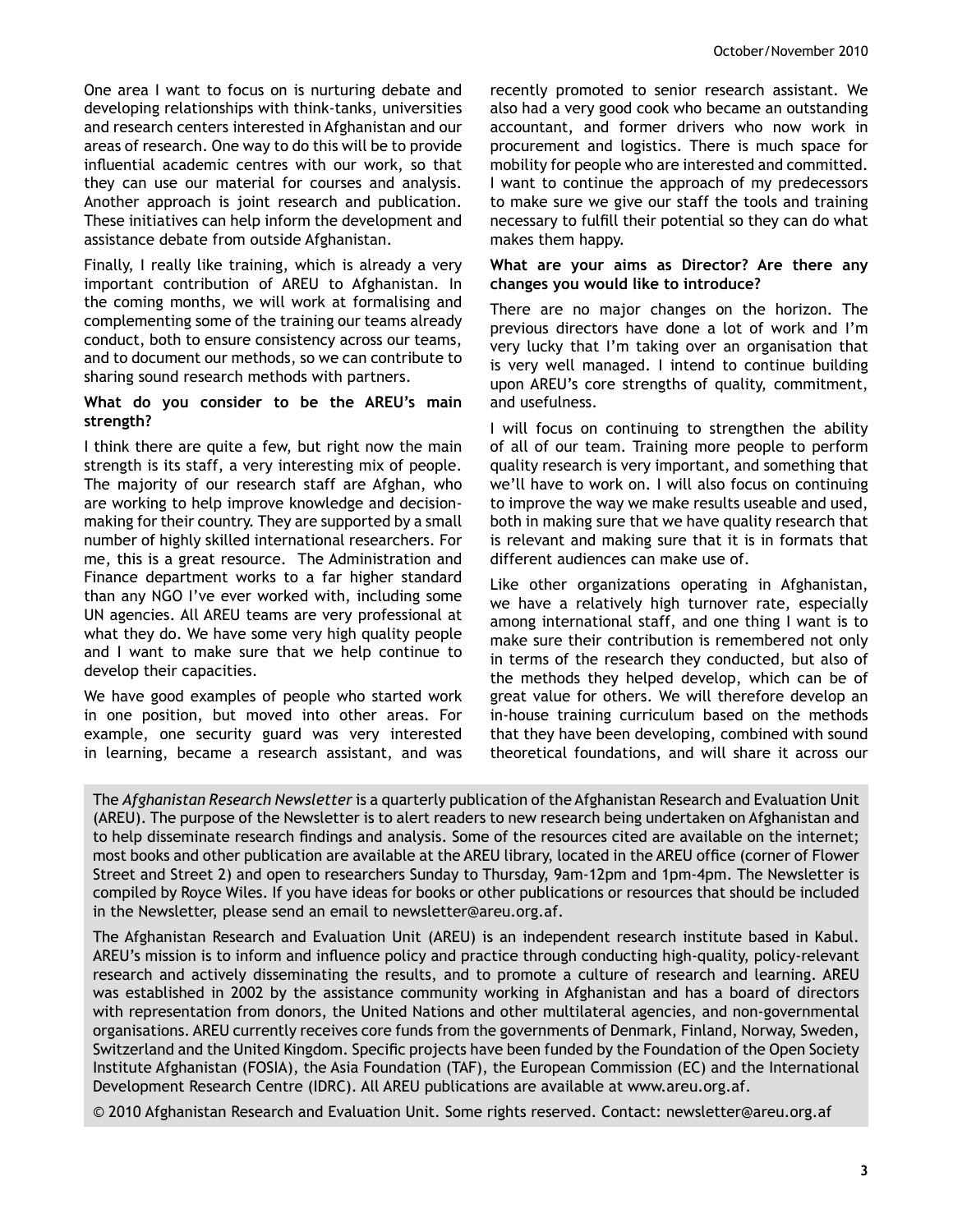teams and among our partners from government and civil society. This will cover research methods applied to the specific context of Afghanistan, as well as some of the specific topics we have been or will be studying. This will later help ensure consistent quality in our work while more widely contributing to capacity building with other Afghan organisations.

### **What do you consider to be AREU's role in Afghanistan?**

There are many different components to the role. One is to study and better understand development issues, promoting the idea that you can make better decisions if they are based on facts. Then we have to make the link to what is needed in terms of decision-making. AREU can provide the facts, analysis and training for as many people as possible to adopt this kind of approach.

Little by little, this approach forms the basis for sound policymaking, in terms of what the government does and how civil society and development agencies operate. We can influence decision-making, not by immersing ourselves in the political process, but by making information available to the right people at the right time. This is a core aspect of the AREU's work, helping to inform the democratic process and giving people the opportunity to make better informed decisions.

### **What do you think is the greatest challenge facing Afghanistan at present?**

It's a cliché, but the greatest challenge is for Afghanistan to take care of itself. Right now, a lot of the decisions that are taken on Afghanistan's behalf are not really informed by facts. Instead, outcomes are determined by political expediency, and financial and personal interests.

We must remember that every single country intervening in Afghanistan is here on a bilateral basis. These political leaders have their own agendas at home, which often have nothing to do with the needs or capacities of Afghanistan. When they don't see any security advantage in staying here, these countries will just withdraw. While they are not going to withdraw completely in the foreseeable future, they are trying to replace some of their military intervention with a civilian one.

For us at AREU, we want to inform decision-making, in terms of creating and sharing knowledge. While we are just one small component of a much larger, complex picture, I believe we're an important part. If nothing else, we are trying to give people the ability to take informed decisions. I think that is extremely important.

### Are there any final thoughts that you'd like to share **with the AREU community?**

We create new knowledge, but our work must aim to influence decision-making, ensuring that decisions are taken on real information and not purely on political grounds. I want people to understand that the studies we do are the start of a dialogue, a dialogue in which we all have a part to play, in Kabul and around Afghanistan.

We need people to make more use of our work, both of what we publish, our resources such as our library, and our staff and their expertise.

# **Supreme Court Library**

### **http://www.supremecourt.gov.af/libraryD1.html** (only the page in Dari is working currently).

 The Supreme Court of Afghanistan is located in Kabul near the corner of the airport road and Massoud Circle (on the left when going toward the airport). Officially established in 1967 (1346), the library of the Supreme Court is a small law research library focused on materials about law in general, the interpretation of Islamic law (*figh*), civil law, etc. It contains around 6,000 volumes in Farsi, Dari, Pashto, Arabic, Urdu and English; according to the staff, approximately 80% of the materials held are in Arabic.

Currently, the library has no budget and there is no complete listing of the holdings. There are in total six staff in the library, and two of them have received a short course in librarianship (through the library of the Afghan Parliament). Some of the current staff have been working there since before the Taliban

government and they say that there was no looting of the library or other damage during the years of turmoil.

Some donations of law materials have been received since 2001: 1,000 volumes from the Bar Association for Human Rights (UK), 312 volumes from the Iranian Embassy, 86 from the Saudi government, and 44 titles from the former head of the Constitutional Commission of Afghanistan. The library does have a space problem and does not have room to expand. There is a loan system for staff of the Supreme Court (15 days) but outsiders need to apply for permission to use the materials.

There are two subscriptions to local periodicals (*Sabah* and *Roz*). In addition, the library holds sets of the two Supreme Count publications: Qaza (first published in 1930 (1309) and Mizan (which began publication under the Karzai government).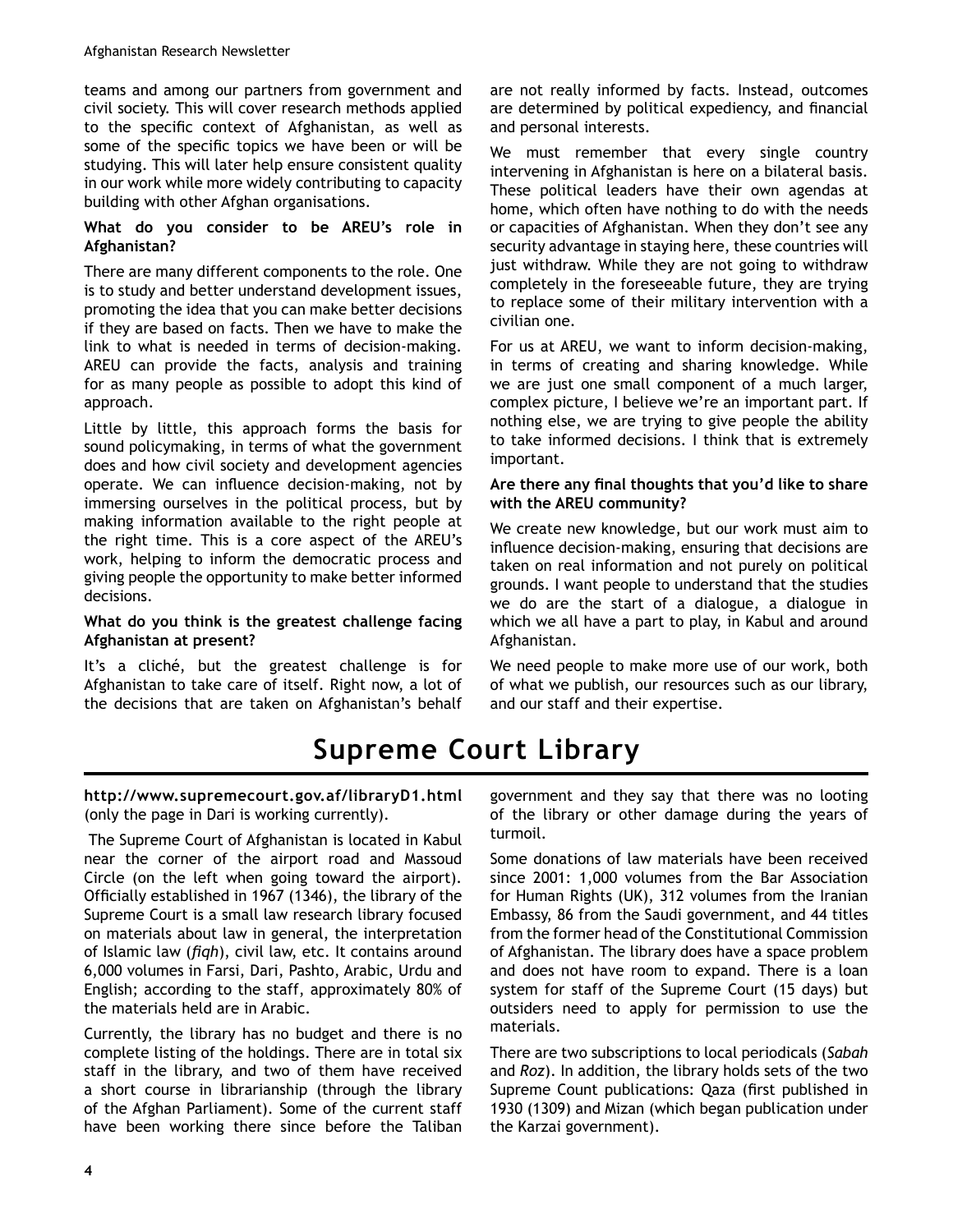

Interior of the Supreme Court Library in Kabul (September 2010)

The library has subscriptions to the following local newspapers (backset collections are indicated below where known):

- *Afghanistan*
- Arman-i-Milli (1384-1389)
- Asht-i-Sub (1387-1389)
- Bulletin-i-Khas (Ministry of Information and Culture)
- *Cheragh*
- *Haftah7Namah7i7Kabul*
- **•** Haftah-Namah-i-Kramat
- *Hewad*
- *Irada*
- *Islah*
- *Mandegar*
- *Milli Anis*
- *Rah7i7Nejad*
- *Weesa*

### **Library supplies in Afghanistan**

A new company, Afghanistan Book House (ABH), has set up to supply libraries in Afghanistan. Materials for libraries are sourced locally and internationally, and they can also offer training in technical and specialized aspects of library set-up and running. The contacts are nazari. gholam@gmail.com  $(+93$  799 544 843) and jafari.massuma@gmail.com (+93 798 611 502).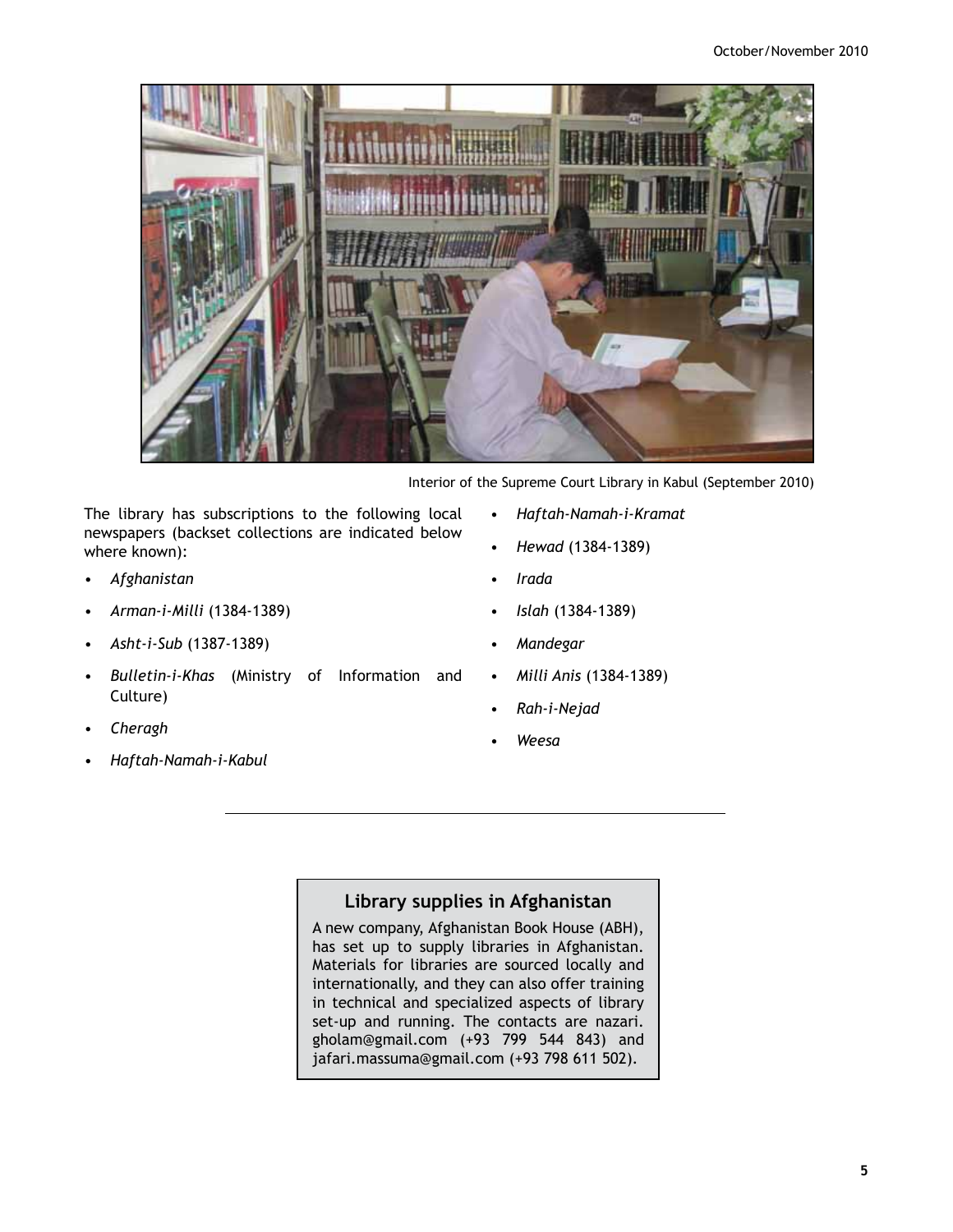### **Conference Assessing the Effectiveness of Development Aid on Counter-Insurgency (COIN) Operations in Afghanistan**

**"Winning 'Hearts and Minds' in Afghanistan: Assessing the Effectiveness of Development Aid in COIN operations: Report on Wilton Park Conference 1022, Thursday 11 – Sunday 14 March 2010." [Summary prepared by Edwina Thompson]. Steyning, West Sussex, United Kingdom: Wilton Park, 2010. 21 p. http://www.wiltonpark.org.uk/resources/en/** pdf/22290903/22291297/wp1022-report (PDF 120 **KB).** This is a very cogent and concise consideration of the place of development aid for security operations and is highly recommended reading. "Development aid is becoming an increasingly important tool to 'win hearts and minds' and promote stability in counterinsurgency (COIN) operations. Given its centrality to current COIN doctrine and strategy, there is still a surprisingly weak evidence base for the effectiveness of aid in promoting stabilisation and security objectives. The main purpose of this conference was to bring together leading academics, policymakers, military personnel and civilian practitioners to explore what evidence does exist. The conference participants were presented with the findings of recent field research conducted by academics on the relationship between aid and security, listened to military and civilian practitioners regarding their experiences implementing stabilisation projects, and heard from policymakers regarding the implications of the evidence for COIN and development policies." (Summary, p. 1).

Six key points raised (p. 1-3) were:

- 1. Current stabilisation strategies are based on entrenched and other questionable assumptions
- 2. The implementation of COIN doctrine has not adequately addressed political issues
- Effectively designed and delivered development aid does seem to have some stabilisation benefits at a tactical level, but not at a strategic level
- 4. Less is often more, too much aid can be destabilising
- 5. Aid seems to be losing rather than winning hearts and minds in Afghanistan
- 6. Strengthening provincial and district governance systems and fostering effective and transparent Afghan leadership which connects to Kabul is key

### **NRVA Analysis**

*Poverty Status in Afghanistan: A Profile* **Based on [the] National Risk and Vulnerability** *Assessment (NRVA) 2007/08.* **Washington, D.C.: World Bank, July 2010. 83 p.** The understanding of poverty in Afghanistan has been held back by the lack of representative household data. The poverty estimates released in



this report are the first nationally representative, seasonally smoothed estimates of wellbeing for Afghanistan. According to the executive summary, the newly released NRVA 2007/08 fills the gap in data and indicates that the national poverty rate for Afghanistan is 36 percent, meaning that approximately nine million Afghans are not able to meet their basic consumption and other needs. In addition, there are many more people near that poverty level and a single negative shock can move many more into poverty. This report classifies provinces into five categories, ranging from low-poverty to high-poverty rates (the classification on Page 7 is reproduced from the report: Annex 1, p.  $83$ ).

Regional and seasonal differences also affect poverty levels: temperatures vary dramatically across seasons, with hot summers and cold winters, and there are differences of elevation and terrain across regions. Both elements are correlated with poverty outcomes; for example, severe winter conditions affect transportation—roads are often blocked throughout the winter in provinces like Bamyan, Daikuni and Badakhshan—and this means families must rely on stored food during periods of lesser activity (these three provinces have a poverty rate higher than the national average).

Because the NRVA 2007/08 was conducted over an entire year it can show how wellbeing changes during different seasons and how people cope with harsh times. In the summer of 2007 the poverty rate was estimated at 21 percent, much lower than the annual estimate of 36 percent because of the major autumn harvest. Forty percent of Afghan households do not receive any revenue from their principal source of income during winter months and so the poverty rate rose to 32 percent.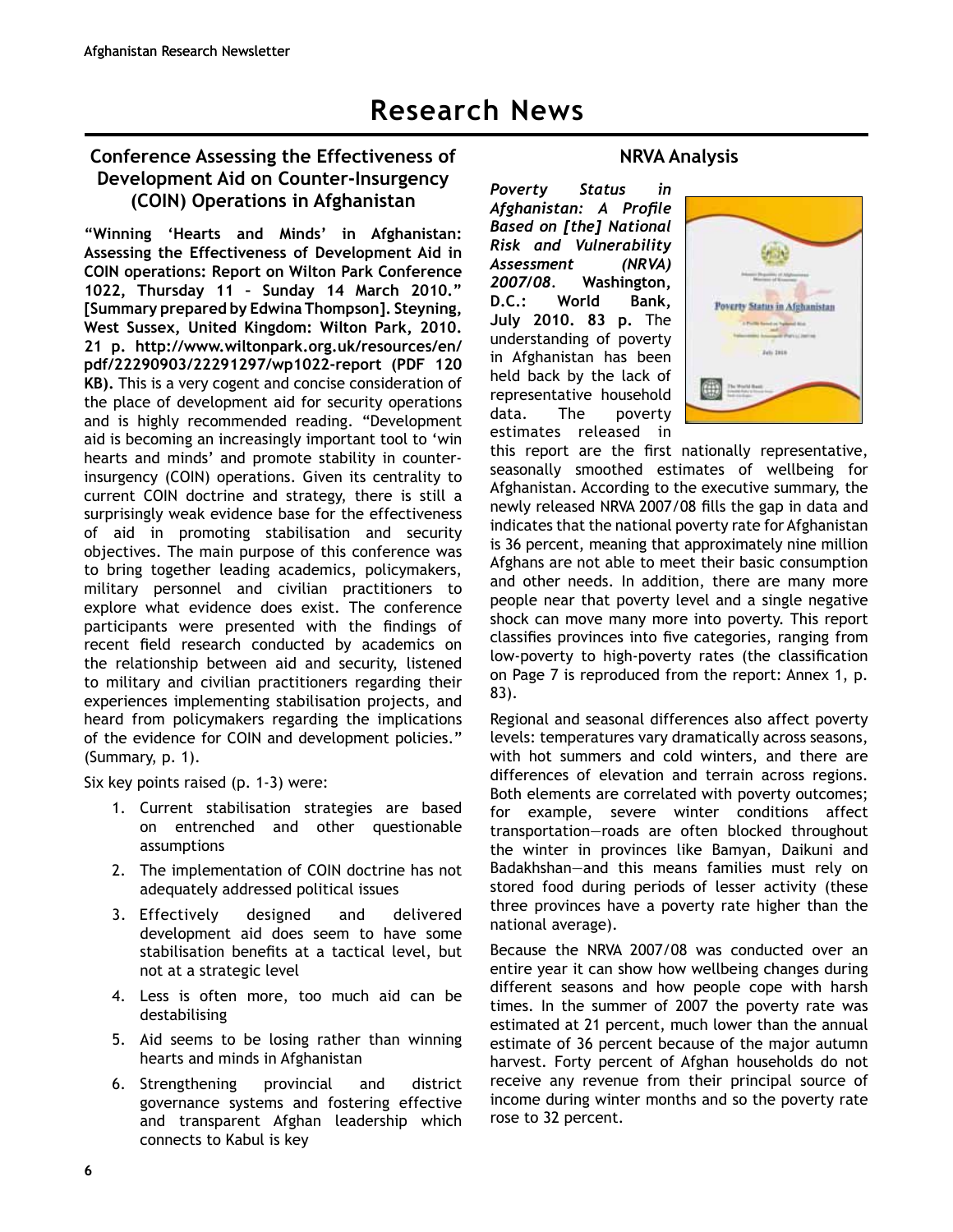| <b>Province</b><br>(alphabetical | <b>Poverty rates</b><br>(from lowest to highest) |
|----------------------------------|--------------------------------------------------|
| listing)                         |                                                  |
| Baghlan                          |                                                  |
| Farah                            |                                                  |
| Ghazni                           | $~10\%$                                          |
| Helmand                          |                                                  |
| Jawzjan                          |                                                  |
| Parwan                           |                                                  |
| Faryab                           |                                                  |
| Kabul                            |                                                  |
| Kandahar                         |                                                  |
| Kapisa,                          | 20-30 %                                          |
| Kunduz                           |                                                  |
| Nimroz                           |                                                  |
| Panjshir                         |                                                  |
| Sar-i-Pul                        |                                                  |
| <b>Badghis</b>                   |                                                  |
| <b>Herat</b>                     |                                                  |
| Nangarhar                        | $31 - 42%$                                       |
| <b>Takhar</b>                    |                                                  |
| Uruzgan                          |                                                  |
| Zabul                            |                                                  |
| Bamyan                           |                                                  |
| Daykundi                         |                                                  |
| Ghor                             | 43-57 %                                          |
| Khost                            |                                                  |
| Nooristan                        |                                                  |
| Samangan                         |                                                  |
| Badakhshan                       | > 57 %                                           |
| <b>Balkh</b>                     |                                                  |
| Kunar                            |                                                  |
| Laghman                          |                                                  |
| Logar                            |                                                  |
| Paktika                          |                                                  |
| Paktya                           |                                                  |
| Wardak                           |                                                  |

The importance of agriculture in Afghanistan's economy remains critical; the NRVA 2007/08 data shows that 36 percent of households rely on farming as their main source of income while another 6 percent depend on farm wages as their main source of income. More than half the households reporting farming as their main source of income are subsistence farmers.

Having paid work is one of the most critical assets for households: 67 percent of individuals in the working age population (aged 16 and over) participate in the labour market. Broadly, 7.9 percent of the labour force

can be considered unemployed. More than 48 percent of employed individuals work an average of less than 35 hours per week, i.e. they are underemployed by this definition.

Child labour mainly affects boys and is higher in rural labour markets. Of nearly eight million Afghan children aged 6-15 years, 18 percent are engaged in some form of economic activity (working either for pay, in family businesses, handicrafts, assisting with agriculture or livestock, or collecting in the street). Male child labour is almost twice that of females, while child labour is three times higher in rural than urban areas.

Patterns of exclusion and vulnerability have a strong gender dimension: women seem to have less access and command over productive resources. First and foremost women in Afghanistan have little access to education: literacy for women aged 15-24 is 22 percent (51 percent for men). Similarly, school enrolment rates for girls aged 6-9 is 31 percent, compared to 43 percent for boys. A key finding is that improvement over time in educational outcomes has been less strong for women than for men. A lack of schooling combined with cultural barriers means that women are ill-equipped to participate in the labour market and have fewer economic opportunities. Labour force participation of women is almost half that of men.

As to whether services are reaching the poor, in general the education and health sectors are an interesting contrast. Overall, primary enrolment is still low (37 percent of children aged 6-9). However, there is no major difference in the enrolment rate for the poorest groups (judged by consumption) and the richest groups. The relationship between school attendance and child labour suggests that the low rates of enrolment are not well-explained by the need to work; 42 percent of children aged 6-15 years are neither engaged in economic activities nor studying.

In terms of health services there are stark differences. Regarding access to prenatal healthcare and skilled care in childbirth, only 24 percent of the poorest mothers receive antenatal care, for the richer groups 43 percent receive this. Only 10 percent of the poorest receive skilled birth attendance, compared to 31 percent for richer groups.

The NRVA shows significant improvement in several education and health indicators over time: (1) enrolment rates for primary school aged children (6-9) have increased nationwide by about 40 percent between 2005 and 2007/08, and (2) the percentage of the young adult population (aged 15-24 years) who are literate increased from 31 to 37.6 percent. Similarly, full immunisation rates of young children (13-24 months) have more than tripled over this period.

The NRVA indicates a surprisingly low rate of disability given Afghanistan's recent history, with 5.2 percent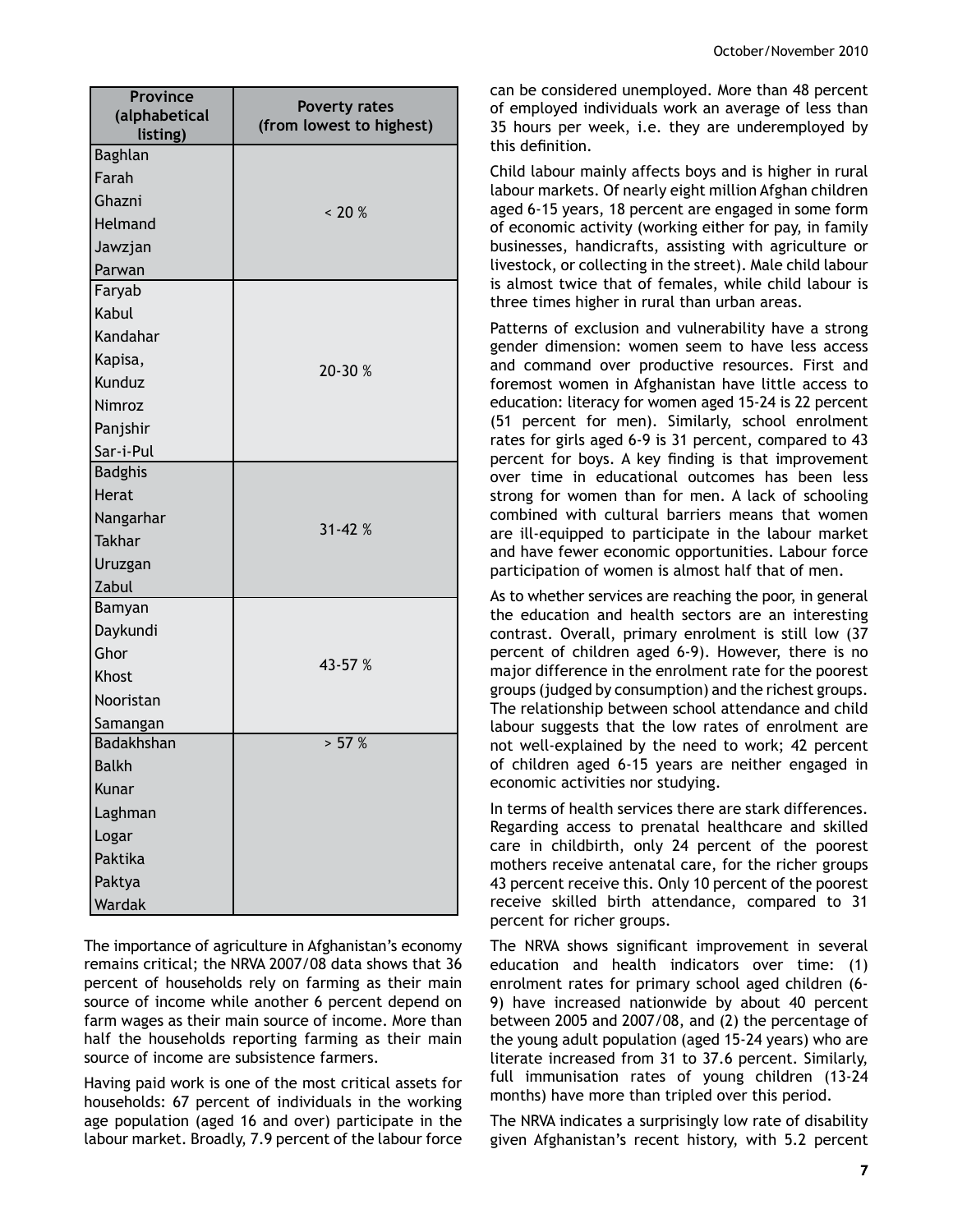of Afghans reporting experiencing mild disability (1.3) million people), and 1.6 percent reporting severe disability (400,000 people). However, more than a quarter of households have at least one mildly disabled household member and ten percent of households have at least one severely disabled household member (p. 13).

With high infant mortality and high levels of malnutrition (as evidenced by one of the highest levels of stunting in the world), access to safe drinking water is critical, but less than 20 percent of the population has that; in the countryside this ranges from 18 to 21 percent for both poor and nonpoor groups. In urban areas 39 percent of the poor have access to safe water, with nonpoor groups having a 66 percent access rate.

Tables in the report are disaggregated by region, income sources and gender and other socio-economic characteristics.

## **CSO Micro-data Access Policy**

*Micro-data Access Policy. Kabul: Central Statistics* **Organization [2010]. 12 p. http://www.cso.gov.** **af/mdp.html. Also released in Dari: ارقام به دسترسی پالسی احصائیوی خام.** On 4 August 2010, the Central Statistics Organization (CSO) launched its Micro-data Access Policy. This will allow users to obtain and use the raw data from selected surveys, and thereby increase the amount of analysis and information available about Afghanistan, which can be used for many purposes including policymaking. The Central Statistics Organization has established these procedures to facilitate the use of raw data for research while maintaining the confidentiality of information supplied by respondents. The policy describes the purpose, the procedure for applying for data, and responsibilities of users.

### **Kabul Conference**

http://www.mfa.gov.af/docs-kk.asp (PDFs, Word **documents, etc. 6.1 MB).** The agenda, list of participants, communiqué (in three languages), speeches and other documents from the Kabul International Conference on Afghanistan (20 July 2010) are currently available from the Ministry of Foreign Affairs of Afghanistan website.

# **New Publications from AREU**

September 2010, "The Impact of Microfinance **Programmes on Women's Lives: A Case Study in Parwan," by Sogol Zand.** This paper is a part of a larger study that explores women's participation in different development programmes and projects in Afghanistan. This case study looks at women's participation in a microfinance (MF) programme in the village of Sabz Guzar in Parwan Province and explores its impact on the gender relations both within the family and the community.

**September 2010, "Afghan Election, 2010: Alternative Narratives," by Noah Coburn.** Released shortly before the 2010 parliamentary election, this brief examined the undiscussed stories surrounding the vote. It argued that while the media focused on fraud and insecurity, there were other significant narratives being missed by the coverage preceding the polls.

**September 2010, "The Wolesi Jirga in Flux, 2010: Elections and Instability I," by Anna Larson.** This paper critically analyses the effects of elections in the current context of 2010, with a specific focus on the Wolesi Jirga, its members and new candidates. It is part of a series on elections in 2009-10. It draws on extensive research compiling over 200 interviews conducted with MPs, their constituents and new candidates, both at the centre in Kabul and in two case study provinces of Balkh and Paktia. It also exists as a parallel study to another discussion paper in the series, written on elections and instability with a focus on constituent perspectives at the local level (below).

**September 2010, "Parliamentarians and Local Politics in Afghanistan: Elections and Instability II," by Noah Coburn.** This paper is primarily an ethnographic description of parliamentary political culture at the local level in three provinces in Afghanistan: Paktia Province and Kabul. It finds the role of the MPs and the competition created by elections varies significantly in each of the districts studied.

**September 2010, "Afghanistan Livelihood Trajectories: Evidence from Faryab," by Batul Nezami with Paula Kantor.** This report explores dynamics of rural livelihoods in Faryab Province, finding notable deterioration in the livelihood security of the three study villages, each with a dominant ethnic group (Turkmen, Uzbek and Pashtun). Drought and physical insecurity linked to frequent political changes in Faryab, and more recently to insurgent infiltration, are the two drivers for the livelihood decline.

**October 2010, "Capacity-Building Through Policymaking: Developing Afghanistan's National Education Strategic Plan," by Dana Holland.** This briefing paper examines the capacity building and policymaking nexus through an examination of the National Education Strategic Plan and its revision. It finds that while clear strides have been made in developing the capacity of the Ministry of Education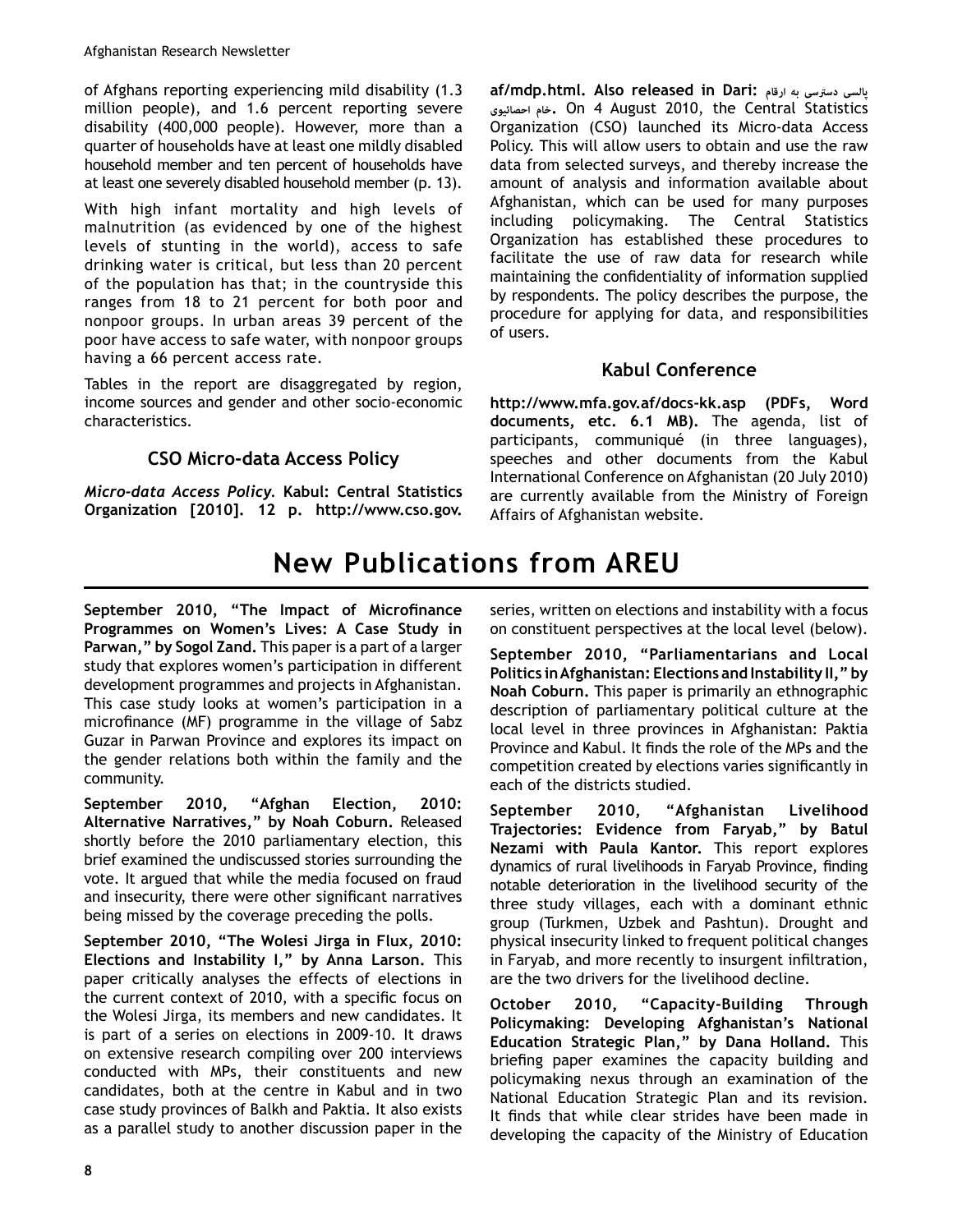to plan for itself, building all the necessary capacities across such a large and dispersed organisation is a daunting and complex task.

**October 2010, "Does Women's Participation in the National Solidarity Programme Make a Difference in their Lives? A Case Study in Parwan Province," by Chona Echavez.** This case study is part of a larger study that explores women's participation in different development programmes and projects in Afghanistan. This case study specifically explores women's participation in the National Solidarity Program's Community Development Councils, examining the effects these forms of women's participation are having on gender roles and relations within the family and the local community.

**October 2010, "Peace at all Costs? Reintegration and Reconciliation in Afghanistan, by Tazreena Sajjad.**  This analyses the Afghanistan Peace and Reintegration Programme (APRP), which was approved in June 2010 by President Hamid Karzai and is financially backed by the international community, identifies an array of potential flaws, each of which could seriously undermine the APRP's chances of success. Recognising that the APRP is being implemented in a volatile political and security environment, author Tazreena Sajjad argues that "anticipation surrounding the strategy should be significantly moderated," and delivers a set of broad recommendations for the Afghan government and international stakeholders.

**October 2010, "Community-Based Dispute Resolution Processes in Balkh Province," by Rebecca Gang.** This is the Balkh case study from AREU's community-based dispute resolution research. The goal of the research is increasing knowledge of local dispute-resolution mechanisms, practices and principles to support contextually informed justice sector reform across the country. Case studies on Bamiyan and Nangarhar were released in 2009.

# **New Research Publications**

### **Agriculture**

**"Afghanistan Market Price Bulletin Special Issue (Reporting on Wheat Situation)." 20 September 2010. [Kabul]: Vulnerability Analysis and Mapping (VAM), World Food Programme, Afghanistan. 4 p. http:// www.reliefweb.int/rw/rwb.nsf/retrieveattachme** nts?openagent&shortid=MDCS-89JHT2&file=Full **Report.pdf (486 KB).** Afghans get half their daily calorie intake from wheat products (p. 1). This special issue of the Market Information Bulletin reviews some relevant figures about wheat exports from around the world and the region, in an effort to inform readers and the food security community.

**"Agriculture and Rural Development Cluster: Handout for the Members of the Joint Coordination Monitoring Board, 08 July 2010." 2010. [16] p.** PowerPoint presentation outlining the rationale, programmes and role of the new Agriculture and Rural Development (ARD) grouping of Afghanistan government ministries (Ministry of Agriculture, Irrigation and Livestock (MAIL), Ministry of Rural Rehabilitation and Development (MRRD), Ministry of Energy and Water (MEW), and Ministry as Counter Narcotics (MCN).

**"Agriculture Prospects Report (26 May 2010)." Kabul: Ministry of Agriculture, Irrigation and Livestock (MAIL), 2010. 6, 21 p. http://www.fao.** org/ES/esa/en/pubs\_tfr.htm. This report has been published in 2005, 2006, 2009, and now 2010 to give a snapshot of the forthcoming Afghan harvest. The main sources of data are 4,000 farmers, provincial agricultural offices (in 34 provinces) and the technical department of MAIL. Charts and maps show national cereal production, the wheat balance in 2010 (i.e. extent of the wheat surplus by province), changes in wheat area, and some agricultural prices. The appendices track rainfall (21 weather stations), wheat seed production by MAIL, area and production of wheat, livestock condition, etc. As a bonus, pages 12-18 of the annex list the number of households per district (no source acknowledged for this information though).

**Baudienville, Geraldine. "Rural and Agricultural**  Finance in Afghanistan: final report." Kabul: Altai **Consulting, 2010. ix, 59 p. (PDF, 1.0 MB).** "This study...aims to develop a better understanding of the rural and agricultural finance sector in Afghanistan, highlighting key strengths and weaknesses of the existing offer[ings] as well as opportunities and risks for further development of rural and agricultural financial service provision. While rural finance includes both agricultural finance (financing of agriculturerelated activities including input supply, production, post-harvest treatment, distribution, wholesaling, and marketing) and rural microfinance (provision of financing to a heterogeneous rural farm and nonfarm population of low income levels), the following analysis puts emphasis on the financing of agriculturerelated activities which represent the main source of income in rural areas." (P. vi).

**"Law on Farm Seeds." 2010. 14 p.** Translation of the new seed law published in *Official Gazette* 1005 (1388) Qaus  $25 = 2009$  December 06).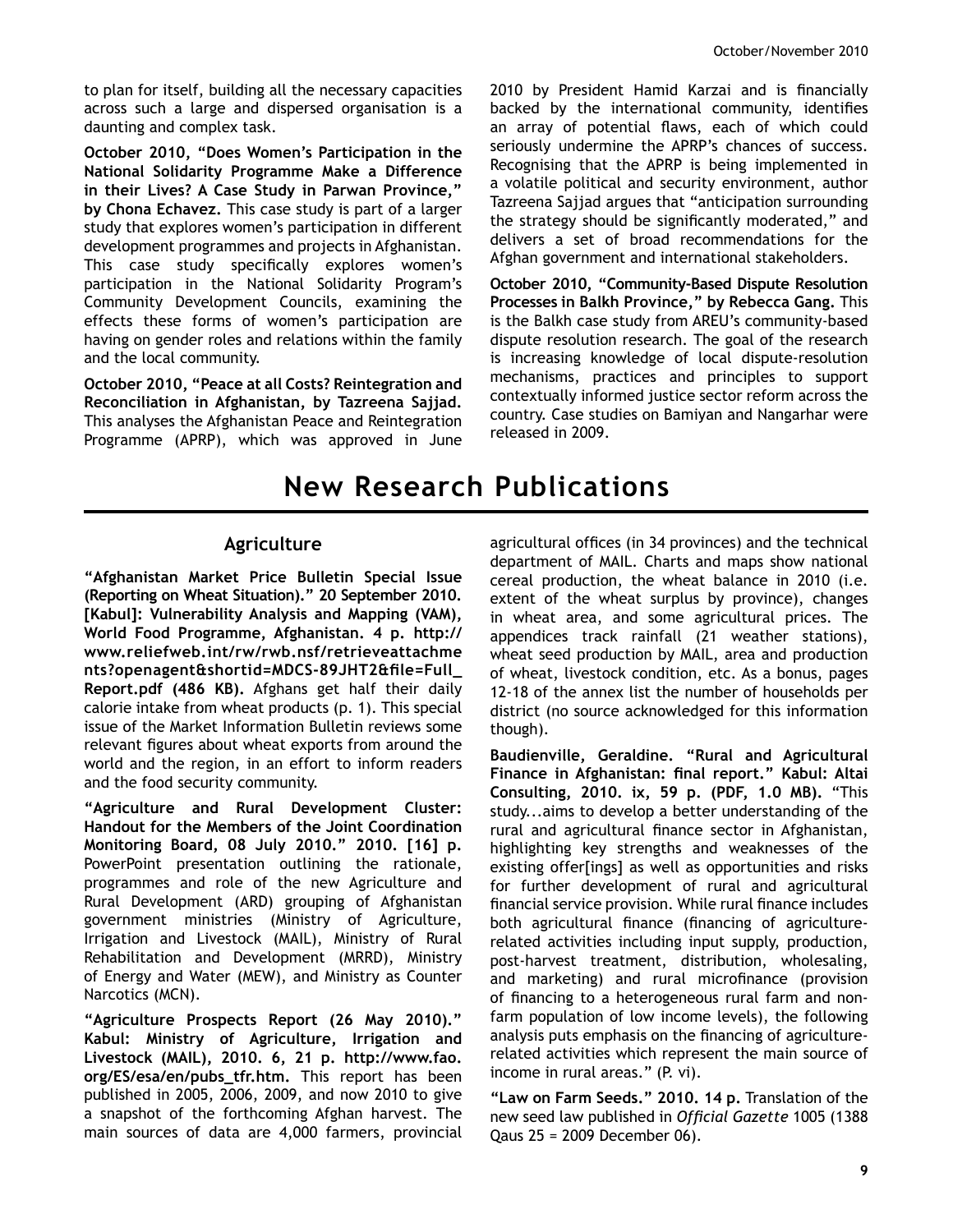"**Saffron Production in RC [Regional Command] West: RAMT [Research and Analysis Management Team], SME [Subject Matter Expert] Report." Burlington, Massachusetts: Glevum Associates, May 2010. 13 p.** "To learn about local means of saffron production 11 Afghan Social Science Research Analysis (SSRA) Subject Matter Experts (SMEs) in the saffron industry were consulted; each involved in either saffron cultivation as farmers, harvesters or processors in the provinces of Herat and Farah. The SME interviews focused on the following aspects: the conditions surrounding the development of the crop; the instruments in place for increased production and cultivation; access to buyers and markets; and the challenges that hinder increased production." (P. 4).

# Children

**"Visit of the Special Representative for Children &**  Armed Conflict to Afghanistan: Mission Report, 20-26 February 2010." [Kabul?]: Office of the Special **Representative of the Secretary General for Children**  and Armed Conflict, 2010. 15 p. http://www. un.org/children/conflict/\_documents/countryvisits/ afghanistan.pdf (732 KB). "From 20-26 February 2010 the Special Representative undertook a follow-up mission to her previous visit to Afghanistan in July 2008. In close consultation with UNAMA and the UNCT, the Special Representative had the following objectives: (1) First hand assessment of the situation of children in Afghanistan to enhance global advocacy for protection and program interventions for war-affected children. (2) Follow up on her previous visit to Afghanistan in July 2008, with special emphasis on specific  $commitments...$  (3) Follow-up on recommendations of the first Secretary-General's Report on Children and Armed Conflict in Afghanistan (S/2008/695) and on the subsequent conclusions and recommendations of the Security Council Working Group on Children and Armed Conflict (S/AC.51/2009/1). (4) Work with UNAMA, the UNCT and other partners to advocate for the strengthening of the monitoring and reporting mechanism in Afghanistan, including greater outreach at field level as well as increased capacity throughout the Country Task Force on Monitoring and Reporting (CTFMR) and its partners. (5) Dialogue with NGOs and civil society networks, including women and religious groups, as well as children themselves, to better understand their concerns so as to enhance advocacy on their behalf." (Introduction, p. 3).

# Civil Society

How Ulema View Afghan Civil Society: Report *from Roundtables with Afghan Religious Scholars.* **Arlington [Virginia, USA]: Counterpart International, [2010?]. 18 p.** "This report presents the opinions, ideas

and recommendations of the participants [in a series of roundtable discussions with Ulema in 2007] in their own collective voice, and aims to contribute to the ongoing dialogue in Afghanistan regarding the meaning of Afghan civil society and the role all citizens have in its development in a postconflict era."  $(P. 3)$ .

# Climate Change



"Afghanistan: National Capacity Needs Self-**Assessment for Global Environmental Management (NCSA) and National Adaptation Programme of Action for Climate Change (NAPA): Final Joint Report." Nairobi, Kenya: United Nations Development Programme (UNDP), February 2009. 123 p. http:// unfccc.int/resource/docs/napa/afg01.pdf (7.65 MB).** "With funding from the Global Environment Facility (GEF), the United Nations Environment Programme (UNEP) has supported the Government of the Islamic Republic of Afghanistan to implement the National Capacity Needs Self-Assessment for Global Environmental Management (NCSA) and the National Adaptation Programme of Action for Climate Change (NAPA). These aim to identify country level capacity building priorities to address global environmental issues and enhance the capacity of Afghanistan to meet its existing commitments under the UNCBD, UNCCD and UNFCCC; and identify and communicate urgent and immediate adaptation needs of Afghanistan to the effects of climate change. This report presents a comprehensive summary of an

intensive two-year process of discussion, workshops, analysis, and capacity building to elaborate a capacity building strategy for compliance with the Rio Conventions and to identify priority activities for adapting to climate change." (Foreword, p. 5). Also available in Dari: افغانستان: خود ارزیابی نیازمندی های ظرفیت ملی برای تنظیم محیط زیست جهانی و برنامه عمل ملی سازگاری در برابر تغییر .( اقلیمگزارش مشترک نهایی

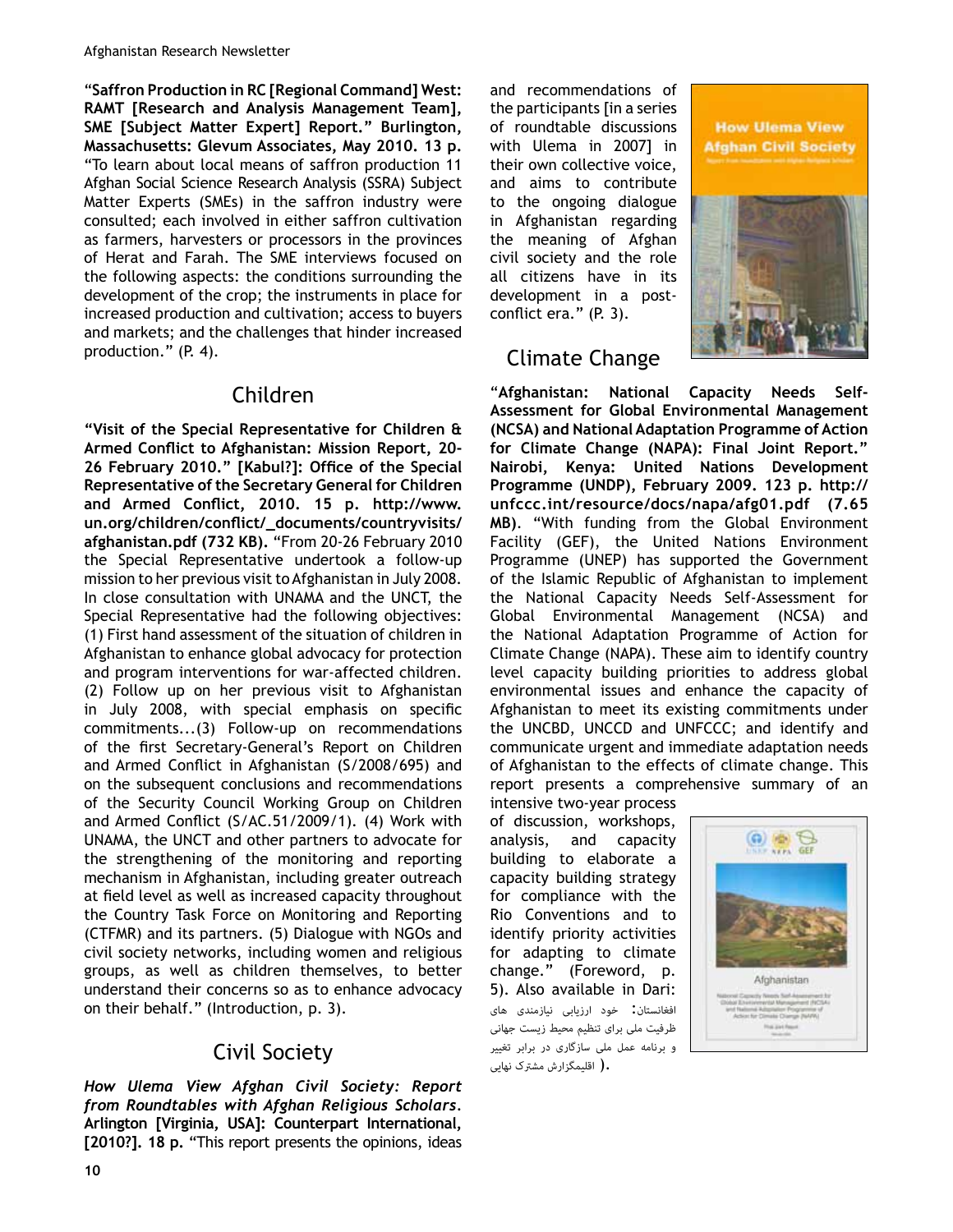### **Corruption**

**Cordesman, Anthony H. "How America Corrupted Afghanistan: Time to Look in the Mirror." Washington, D.C.: Center for Strategic & International Studies (CSIS), 9 September 2010. 20 p. 30 cm. http://**  $\textsf{csis.org/files/publication/100907}\_\textsf{American}\_\textsf{on}$ **Corruption\_Afghanistan.pdf (414 KB).** Survey of corruption caused by US fund flows and policies, drawing on earlier published reports and reviews.

### Development

Beath, Andrew [et al.]. Randomized Impact Evaluation of Phase-II of Afghanistan's National *Solidarity Programme (NSP): Estimates of Interim Program Impact from First Follow-up Survey.* **[Kabul?]: [National Solidarity Programme, Ministry of Rural Rehabilitation and Development], [2010]. 76**  p. http://www.nsp-ie.org/reports/BCEK-Interim Estimates\_of\_Program\_Impact\_2010\_07\_25.pdf **(2.2 MB).** "The impact evaluation of the NSP is a multiyear randomized control trial designed to assess the effects of the program across a broad range of economic, political, and social indicators. While a number of qualitative studies of NSP have been conducted to-date, the evaluation is the first largesample quantitative assessment capable of providing rigorous, statistically unbiased estimates of the economic, institutional, and social impacts of the program. The evaluation is structured into multiple stages in reflection of the multifaceted nature of NSP. The first stage of the evaluation, described in this report, is focused on estimating how the creation of CDCs and the selection of development projects affect political and social outcomes. Data for the first

phase is drawn from surveys administered to over 15,000 individuals in 500 sample villages immediately before the introduction of NSP (baseline survey in summer 2007) and again two years later (first follow-up survey in summer-autumn 2009). The evaluation focuses only on villages mobilized by the second phase of NSP, which commenced in 2007." (P. iv).



Country Programme Document for Afghanistan *(2010B2013).* **[Kabul]: [United Nations Development Programme (UNDP), [2009?]. 20 p. http://www.undp.** org.af/publications/KeyDocuments/CP\_AFG\_2010-**2013.pdf (408 KB).** An outline (with several pages in log-frame format) of what UNDP will attempt to achieve in Afghanistan from 2010 to 2013.

*The Garden at the End of the World [videorecording]:* a Documentary on Afghanistan, by Gary Caganoff. **[S.l.]: Lysis, 2010. 1 videodisc (49 minutes)**. "The Garden at the End of the World is a confronting documentary on Afghanistan illustrating the tragic consequences of war, and the widespread hunger, homelessness and lawlessness that it causes. The film, by...Australian filmmaker Gary Caganoff, portrays the lives of the hardest hit, the widows and orphans, who number in tens of thousands, following two remarkable Australian women; humanitarian, Mahboba Rawi, and internationally recognised permaculturalist Rosemary Morrow, who offer alternatives to the 'reconstruction' efforts that have not worked. Through these two remarkable women Caganoff elicits stories and images of Afghanistan rarely seen before." (Website). A copy of the DVD is held in the AREU library, it can also be purchased online: http://www. thegardenattheendoftheworld.info/Home.html.

*Strategic Intent 1389B1393 (2010B2014)***. [Kabul]: Ministry of Rural Rehabilitation and Development (MRRD), July 2010. 42 p. http://www.mrrd.gov.** af/English/Data/MRRD-Strategic-Intend-Dari.pdf. Outline strategy of the strategic focus areas for this ministry: (1) Rural infrastructure and economic development; (2) Local governance; (3) Rural development policy and planning; (4) Institutional and sectoral strengthening; (5) Human capital development. Also published in Dari: استراتیژیک پلان یا مرام  $1191 - 11719$ 

"**United Nations Development Assistance Framework: in Support of the Afghanistan National**  Development Strategy 2010-2013." [Kabul]: UNAMA, **2010. 36 p. http://www.undp.org.af/Publications/** KeyDocuments/2010-2013CPD/UNDAF\_AFG\_2010-**2013.pdf (12.1 MB).** "The Afghanistan National Development Strategy (ANDS) charts how the Government and its partners meet the country's development needs. Based on the United Nations system's unique role and breadth of expertise, the UN framework in support of the ANDS focuses on three priority areas: (i) Governance, Peace and Stability, (ii) Sustainable Livelihoods and (iii) Basic Social Services, underpinned by cross-cutting issues such as human rights, gender equality, environment, mine action and counter-narcotics. These three priority areas are where the UN is best placed to support the Afghanistan National Development Strategy by focusing on the nexus between stability and poverty alleviation, particularly for the most marginalised and vulnerable." (P. 4).

"USAID Overview: Briefing to ISAF Joint Command, **August 17, 2010." [Kabul]: USAID, 2010. 63 p. PDF (5.5 MB).** Overheads from a PowerPoint presentation outlining major areas of USAID work in Afghanistan, including projects related to: civil and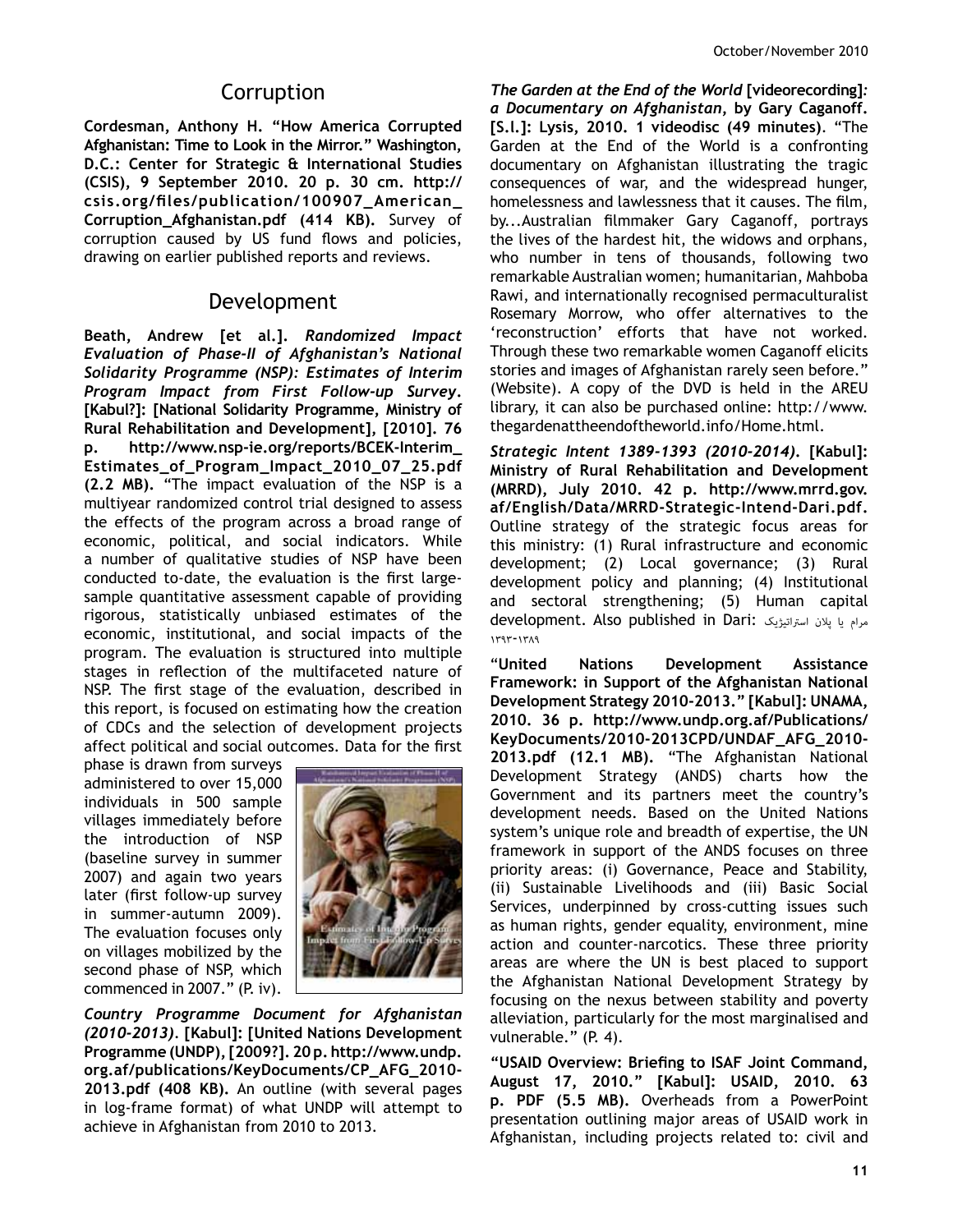military coordination, agriculture, economic growth, infrastructure, governance, health and education, and stabilization. USAID has around 270 international staff in-country and employs 22,500 Afghans.

## Drugs

"Afghanistan: (Draft) Strategy Paper 2009-2011." [Kabul?]: UN Office on Drugs and Crime, April **2009. 31 p. http://www.unodc.org/documents/**  $afghanistan//Programme\_Docs/COAFG_National$ **Strategy\_2009-2011.pdf (2.1 MB).** "The strategy outlines UNODC's vision for the coming two years (April 2009-May 2011)." (Executive summary, p. 2).

# Economy and finance

**"The Afghan National Budget Process: SSRA [Social Science Research and Analysis] Afghanistan, SME [Subject Matter Expert] Report." Burlington, Massachusetts: Glevum Associates, May 2010. 16 p.** "This SME Report provides an overview of Afghanistan's budgeting process, including legislative requirements, procedures, and schedules. The budget is the policy instrument by which the government translates its strategic objectives into programs and services to meet the socio-economic needs of its population. The budget further serves as the basis for internal financial reporting to the Parliament and Afghan citizens. In Afghanistan, the 2004 constitution provides the legal authority for preparing, approving, and executing the national budget. The 2005 Public Finance and Expenditure Management Law (PFEM) further specifies the processes and responsibilities of the various institutions involved in the budget formulation, adoption, and execution. As per Afghanistan's public law, the Ministry of Finance of the national government is responsible for preparing and executing the budget. The budget is then presented to both houses of Parliament for approval. The budget plan has to be presented at least 45 days before the beginning of the fiscal year and approved no later than 30 days after the start of the fiscal year. Throughout the year, the Treasury implements the budget. After the end

of the fiscal year, an expost audit is conducted to confirm that the budget was properly executed." (P. 4).

*Afghanistan Economic Bodate.* Washington, **D.C.: Policy and Poverty Team, South Asia Region, The World Bank, April 2010. 13 p. http://siteresources.**



**worldbank.org/AFGHANISTANEXTN/** Resources/305984-1264608805475/Afghanistan Spring\_Brief\_April.pdf (384 KB). This paper reviews (1) recent political and security developments (including outcomes from the London Conference),  $(2)$  recent economic developments,  $(3)$  structural and institutional reforms, and (4) 2010/2011 outlook.

**"Credit and Loans in Afghanistan: Afghanistan RAMT [Research and Analysis Management Team], SME [Subject Matter Expert] Report." Burlington, Massachusetts: Glevum Associates, April 2010. 9 p.** "A deficit of awareness currently exists with regard to the nature and dynamics of micro-level credit and loan systems operating in the country. It is therefore the purpose of this report to address this knowledge gap. As such, SSRA has tasked an Afghan Subject Matter Expert (SME) to investigate how people obtain loans and credit in Afghanistan." (p. 4). There is no recognition in this paper of any of the previous studies on credit or microcredit in Afghanistan.

*Donor Financial Review: Report 1388. Kabul:* **Ministry of Finance, 2009. 47 p. http://www. undp.org.af/Publications/KeyDocuments/ Donor%27sFinancialReview%20ReportNov2009.pdf.** 

This is the second summary review examining official development assistance to Afghanistan (1380-1388), aid delivery channels and modalities, official development assistance 1387-1388, as well as perspectives on donor assistance in Afghanistan. Any comments about the Afghan economy will need to take this information into account.



# Elections

**Achakzai, Abdul Halim. "Afghan Parliamentary**  Elections." Kabul, Afghanistan: Centre for Conflict **and Peace Studies, Afghanistan, 2010. 5 p. http://** www.caps.af/Doc/Microsoft%20Word%20-%20 **Afghan%20parliamentary%20Elections%20.pdf (3.86 MB).** A brief and rather general presentation about the elections, the electoral process and short statements of potential problems.

**Ali Amiri and Abdul Jalil Benish. "The First Experience: Voting Patterns and Political**  Alignments in Wolesi Jirga (2005-2010)." Kabul: **AfghanistanWatch, September 2010. 36 p. http://** www.watchafghanistan.org/files/The\_First\_ Experience%5BVoting\_Patterns\_and\_Political\_ Alignments\_in\_Wolesi\_Jirga(2005-2010)%5D\_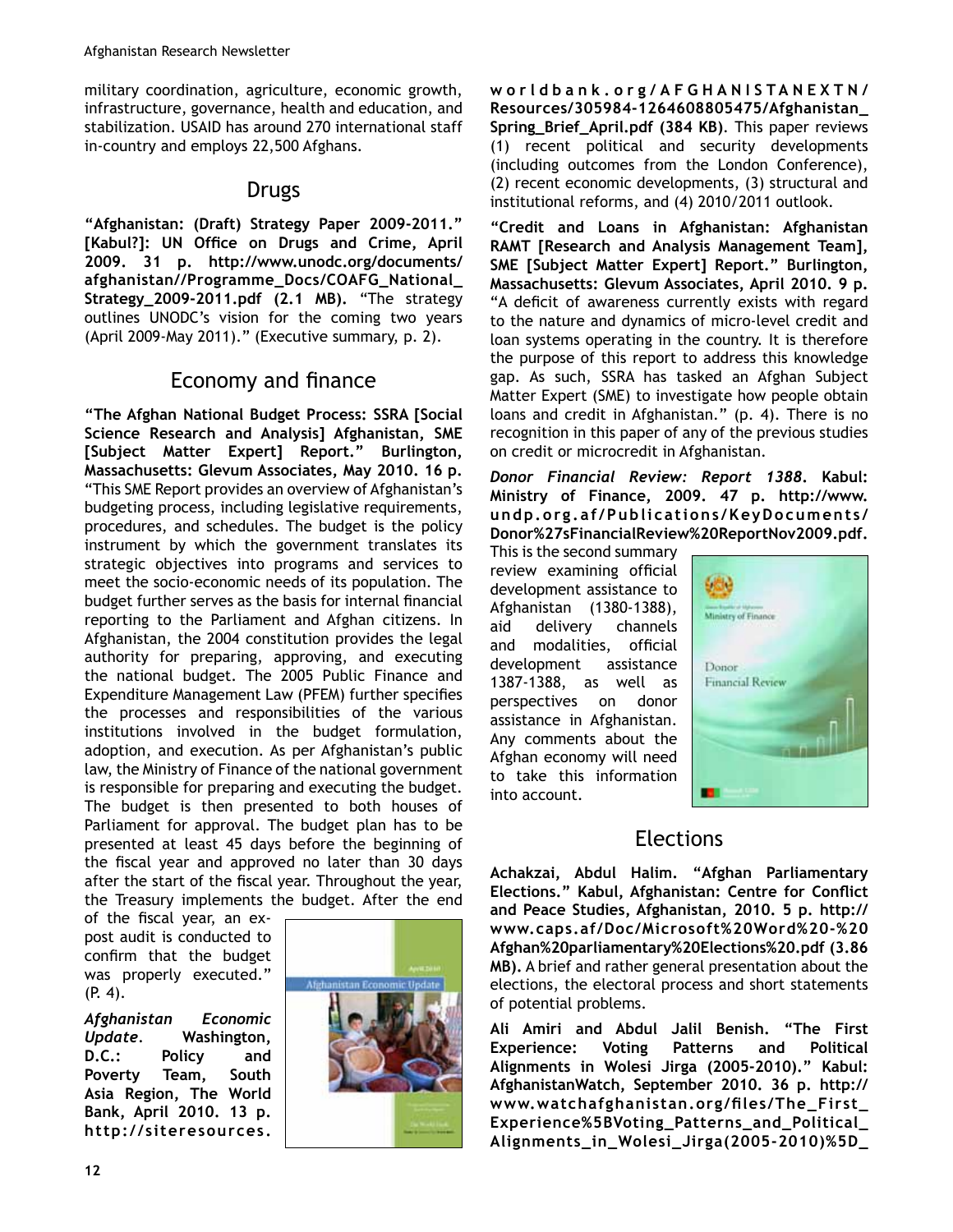### Afghanistan Investors' Directory 2010

**Kabul: Afghanistan Investment Support Agency (AISA), 2010. 630 p.** This directory lists over 7,500 businesses in Afghanistan, arranged by sector: (1) Agriculture, (2) Construction, (3) Industry, and (4) Services. All entries are in English only. Phone numbers, street address, and email details are provided. The directory is available from the Research and Policy Department of AISA (invest@aisa.org.af, +93 (0)799 336 609) for US\$20 or Afs1,040. The information is also available on-line: http://www.directory.aisa.org.af/



**English.pdf (436 KB).** "This study analyzes the first post-Taliban Wolesi Jirga which is at its final days of legislative period, and attempts to identify lessons from the first post-Taliban national assembly that can be applied to the next period. Undoubtedly, it does not contain the whole picture of the Wolesi Jirga, but is a step forward in presenting insights on the Wolesi Jirga and explaining its performance with a particular focus on the 'voting patterns and political alignments' in the parliament." (P. 2). Also released in Dari.

**Bijlert, Martine van. "Who Controls the Vote: Afghanistan's Evolving Elections." [Berlin]: Afghanistan Analysts Network (AAN), 2010. 30 p.**  http://www.aan-afghanistan.org/uploads/AAN-2010-Controlling\_the\_vote-final.pdf (540 KB). "Although many internationals believe the upcoming parliamentary vote will be less controversial than last year's election, all indications are that it will be messy, fiercely contested and manipulated at all levels. An analysis of the under-reported 2009 provincial council results provides important clues on what this will look like. The analysis, first of all, indicates that candidate networks in the insecure areas will probably revert to the same bulk vote tactics that they used in the presidential and provincial council elections. The mass availability of additional voter cards and the risk of disqualification will prompt candidates to seek to secure an exaggerated number of votes. Although many have learnt from the 2009 controversies and will try to make the fraud less detectable, in areas where the contest is fierce and conditions are favourable, the fraud is likely to again be blatant, unsophisticated and widespread. Second, the analysis demonstrates that in 2009 large-scale, mostly undetected, manipulation took place within the electoral administration and at a relatively late stage – aiming either to neutralise large disqualifications or to bolster the vote of candidates who fell slightly short. It seems unlikely that the 2010 elections will see a mass release of polling centres on the same scale as in 2009, but candidates from all provinces will certainly seek to again manipulate the final processes - with help from within the electoral administration. The provincial case studies starkly illustrate that, once fraud has occurred, it is difficult to reconstruct what the real vote would have been. But it has also proven very difficult to prevent fraud, as mitigating measures are widely disregarded and the electoral authorities are faced with a massive loss of control." (P. 1).

Decree by the President of Islamic Republic of Afghanistan on Ratification of Electoral Law: no. *43, date 28/11/1388* **[=17 February 2010]. 2010. 26 p. http://www.iec.org.af/pdf/legalframework/** law/electorallaw\_eng.pdf (384 KB). Original law published in *Official Gazette* no. 1012 (10 Hoot 1388  $=$  1 March 2010). This is an unofficial translation (by UNAMA and the International Foundation for Electoral Systems [IFES]) which represents the law as issued by Decree 45 dated  $4/11/1388$  (67 articles). This English version was issued on August 16, 2010. As well as repealing earlier election laws, the Municipal Election Law (*Official Gazette* no. 814 [30/10/1382 = 21 December 2003]) has also been repealed. There is also a second translation: **Democracy International: "2010 Electoral Law of Afghanistan: Issued under Article 79 of the Constitution of Afghanistan." 30 p. http://www.democracyinternational.com/**  $wp\text{-}content-uploads/2010/07/Electoral\_Law_of$  $\Lambda$ fghanistan\_DI\_Unofficial\_Translation.pdf (264 KB).

**Decree of the President of the Islamic Republic of** Afghanistan on Non-interference in the Electoral Affairs of Elections 1388 (2009): Date 30/2/1388 *(20 May 1388).* **2009. 2 p. http://www.iec.org.af/** pdf/legalframework/law/presidential\_decree\_noninterference\_in\_election\_process.pdf (38 KB). This decree makes explicit that government employees and UN agencies must not in any way interfere with the electoral process.

**"Election Day 2010: First Preliminary Observation Report, September 20, 2010." Kabul: Free and Fair Elections Foundation of Afghanistan (FEFA), 2010. 6 p. http://fefa.org.af/index.php?view=article&c** atid=38%3Areport&id=110%3Aelection-day-2010first-preliminary-observation-report-september-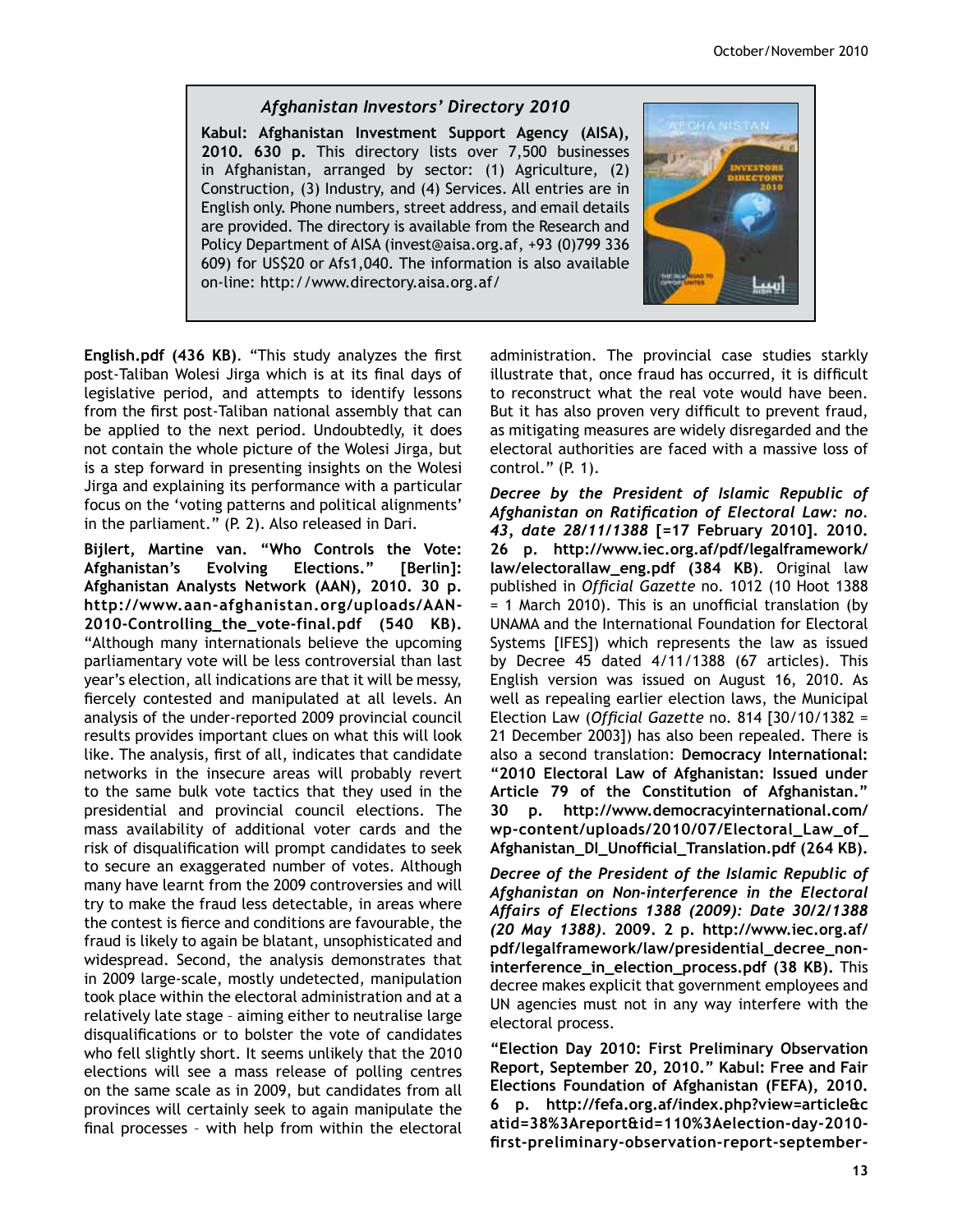20-2010&format=pdf&option=com\_content (PDF **320 KB).** FEFA's first report about voting irregularities during the election.

*[FactSheets Released by the Independent Election Commission (IEC) for 2010 Wolesi Jirga elections].* **Kabul: Independent Election Commission (IEC), 2010. 1 vol. (various pagings). http://www.iec.org. af/eng/content.php?id=4&cnid=46 (PDFs: 2009 3.2 MB, 2010 5.8 MB).** Contents: Anti-fraud measures (28 August 2010) (7 p.)-Ballot Lottery for 2010 Wolesi Jirga Elections (21 August 2010) (1 p.)—Ballots (14 August 2010) (2 p.)—Electoral Campaign Period (21 June 2010) (2 p.)–Candidate Nomination (14 August 2010) (2 p.)– Candidate Nomination: Verification of Supporters Lists (14 August 2010) (1 p.)—Demystifying Results [Timeline for Release of Results] (14 August 2010) (1 p.)—District Field Coordinators (14 August 2010) (1 p.)—Candidate Nomination: Female Candidates (17 May 2010) (2 p.)— Gender at the IEC (14 August 2010) (2 p.)—Intake, Storage, and Delivery of Materials to National Tally Centre (14 August 2010) (2 p.)—International Support to the 2010 Elections (9 August 2010) (3 p.)-Preparations (21 August 2010) (2 p.)—Security of Voters (14 August 2010) (2 p.)—National Tally Centre (24 August 2010) (2 p.)–Training of Polling Staff (14 August 2010) (2 p.)– Vetting (14 August 2010) (2 p.).

**"Final List of Candidates, Wolesi Jirga Election 2010." Kabul: Independent Electoral Commission (IEC), 2010. 1 v. (various pagings, printed from website). http://www.iec.org.af/eng/content. php?id=4&cnid=45 (PDFs, total 27 MB).** Translations of the list of candidates for each province arranged according to ballot paper order, with the number of each candidate, full name, thumbnail portrait, candidate election symbol, party affiliation (if any) and ballot sequence number.

"2010 Wolesi Jirga Candidate List." [Kabul]: **Democracy International, 2010. http://www.** afghan2010.com/resource/2010-wolesi-jirgacandidate-list (HTML files 600 KB, Excel file 105 **KB).** A tabulation ("analysis") of the HTML files above giving an overview of political party affiliations, with a separate Excel file for each province showing the number of independent candidates, those affiliated with parties, breakdown by gender, and seat allocation by gender.

**Sudhakar, Nina and Scott Worden. "Real Change for Afghan Women's Rights: Opportunities and Challenges in the Upcoming Parliamentary Elections." Washington, D.C.: United States Institute of Peace (USIP), 11 August, 2010. 5 p.**  http://www.usip.org/resources/real-change-afghanwomens-rights-opportunities-and-challengesin-the-upcoming-parliamentar PDF (296 KB). "This Peace Brief highlights key issues that must be resolved to ensure Afghan women's continued political participation in the upcoming parliamentary elections on September 18, 2010 and beyond." (P. 4).

The 2009 Presidential and Provincial Council *Elections in Afghanistan. Washington, D.C.:* **National Democratic Institute, 2010. 102 p. http://** www.ndi.org/files/Elections\_in\_Afghanistan\_2009. **pdf (1.5 MB).** This is one of the most comprehensive and useful reviews released of the entire 2009 election process. The paper examines NDI's own observation

mission, electoral history and legal framework as well as the pre-election preparations, campaigns, and women's participation. The election itself is described in detail as is the post-election period and the runoff. A number of maps and discussions present analysis of other elements in the election outcomes (voting patterns, polling booth details, etc.).



# Health

Salamati: the Health Magazine for Community **Health Workers, published by Aide Médicale Internationale.** This regular magazine provides illustrated basic health care information for the Afghan community (separate editions in English and Dari/ Pashto). The current issue (no. 42, third quarter 2010) focuses on communicable diseases. For copies contact kabul.salamati@amifrance.org or 0799 900 787.

# Language Learning

**Naderi, Shamim. "An Analysis of Native Dari Speakers' Errors in University-level Dari and English Writing."** 2010. 67 p. http://krex.k-state.edu/dspace/ **bitstream/2097/2930/1/ShamimNaderi2010.pdf (914 KB). Thesis (MA), Kansas State University, 2010**. "The purpose of the present study is to identify spelling and word choice errors in the writing samples produced by Afghan native Dari speakers and to discover the interrelationship between errors in Language 1 and Language 2 in order to add to the pre-existing EFL research literature and offer some suggestions for better English teaching practices in Afghanistan." (P. 2).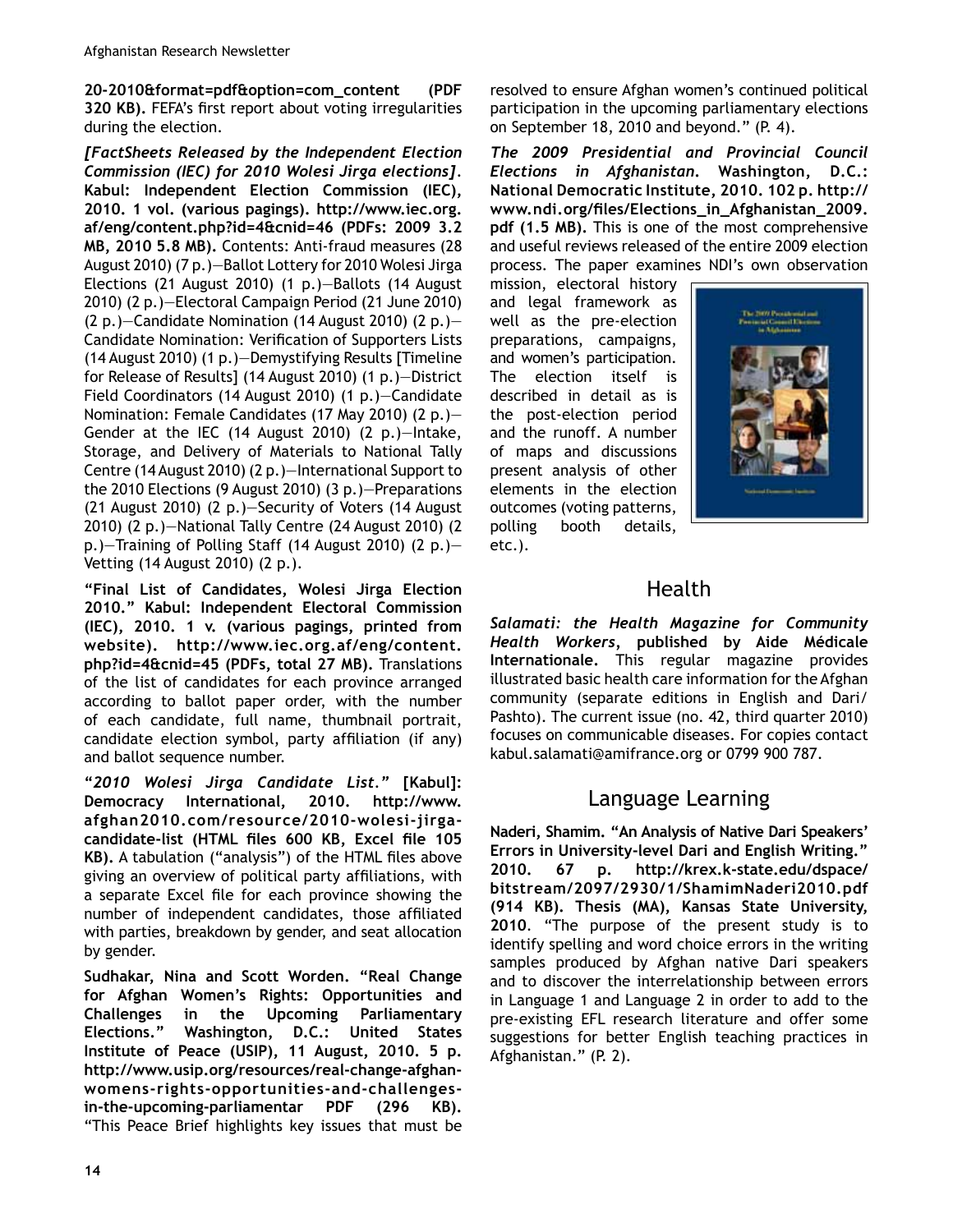# Private Military and Security Companies

Decree Translation: President of Islamic Republic of Afghanistan about Dissolution of Private Security *&RPSDQLHV*  **2010. [1] p. http:// president.gov.af/Contents/102/Documents/2122/** Presidential\_Decree\_on\_The\_Disbandment\_of\_ Private\_Security\_Firms.pdf.

**Shameem, Shaista. "Report of the Working Group on the Use of Mercenaries as a Means of Violating Human Rights and Impeding the Exercise of the**  Right of Peoples to Self-determination: Addendum, **Mission to Afghanistan." New York: United Nations, 14 June 2010. 20 p. http://www2.ohchr.org/ english/issues/mercenaries/docs/A.HRC.15.25. Add.6.pdf (141 KB).** "At the invitation of the Government of Afghanistan, the Working Group on the use of mercenaries as a means of violating human rights and impeding the exercise of the rights of peoples to self-determination visited the Islamic Republic of Afghanistan from 4 to 9 April 2009. The Working Group welcomed this opportunity to engage in a constructive dialogue with the Government and other stakeholders on issues related to its mandate." (P.1). "On the basis of its findings, the Working Group makes several recommendations to the Government of Afghanistan, including that it should investigate, disarm and prosecute all PMSCs [Private Military and Security Companies] operating without licences in the country and investigate all reported cases of incidents involving casualties committed by private security contractors, prosecute the perpetrators and ensure effective remedy for victims." (P. 2).

### Islam

Mumtaz Ahmad, Dietrich Reetz, and Thomas H. Johnson. Who Speaks for Islam?: Muslim Grassroots Leaders and Popular Preachers in South Asia. Seattle, Wash: National Bureau of Asian Research, **February 2010. 1 electronic text (iii, 65 p.).** Contents: 1. Media-Based Preachers and the Creation of New

Muslim Publics in Pakistan / Mumtaz Ahmad. — 2. Muslim Grassroots Leaders in India: National Issues and Local Leadership / Dietrich Reetz.  $-3$ . Religious Figures, Insurgency, and Jihad in Southern Afghanistan / Thomas H. Johnson. "Globalization processes, through increasing transnational networks and the growth



of new forms of media, are changing the dynamics of Muslim religious authority in South Asia. In this NBR Special Report, Mumtaz Ahmad, Dietrich Reetz, and Thomas H. Johnson examine the evolving social and political roles of Muslim religious figures and leaders in Pakistan, India, and Afghanistan. This study finds that the role of religious leadership at the local level has not been diminished by increasing globalization, but nontraditional voices of religious authority are emerging and traditional leaders are using new media tools to reach wider audiences."(Publisher website).

### Languages

*The Iranian Languages. Edited by Gernot Windfuhr.* **London: Routledge, 2009. lxxvi, 872 p. ISBN 9780700711314 (hb: alk. paper).** "The Iranian languages form the major eastern branch of the Indo-European group of languages, itself part of the larger Indo-Iranian family. Estimated to have between 150 and 200 million native speakers, the Iranian languages constitute one of the world's major language families. This comprehensive volume offers a detailed overview of the principal languages which make up this group." (Backcover).

### Land

**"Afghanistan Government Land Policy: Afghanistan RAMT [Research and Analysis Management Team], SME [Subject Matter Expert] Report." Burlington, Massachusetts: Glevum Associates, April 2010. 9 p.**  "This report seeks to investigate the procedures for the government to sell land in Afghanistan, what level of the government administration can sell land, who has the authority to do so, the rights pertaining to government land sales, and whether or not government land is being sold around the country." (P. iv).

Wily, Liz Alden. "Community Based Pasture *Management (CBPM) in Afghanistan: Guidelines for Facilitators: Helping Communities to Bring Pastures under Conservation Management.* [Kabul?] **: [Sustainable Agricultural Livelihoods in Eastern Hazarajat (SALEH)], 2008. 47 p. (PDF 632 KB).** "This document provides step by step guidance for bringing pastures under localised conservation management, and in the process resolve conflicts over rights to a particular pasture. The Guidelines are targeted to facilitators; that is, officials or other actors leading the process in the field. The Guidelines have been prepared by FAO's SALEH programme operating in the central highlands (Sustainable Agricultural and Livelihoods in the Eastern Hazarajat). They arise out of SALEH's experience in assisting communities in three districts to bring local pastures under working community based management. A first draft was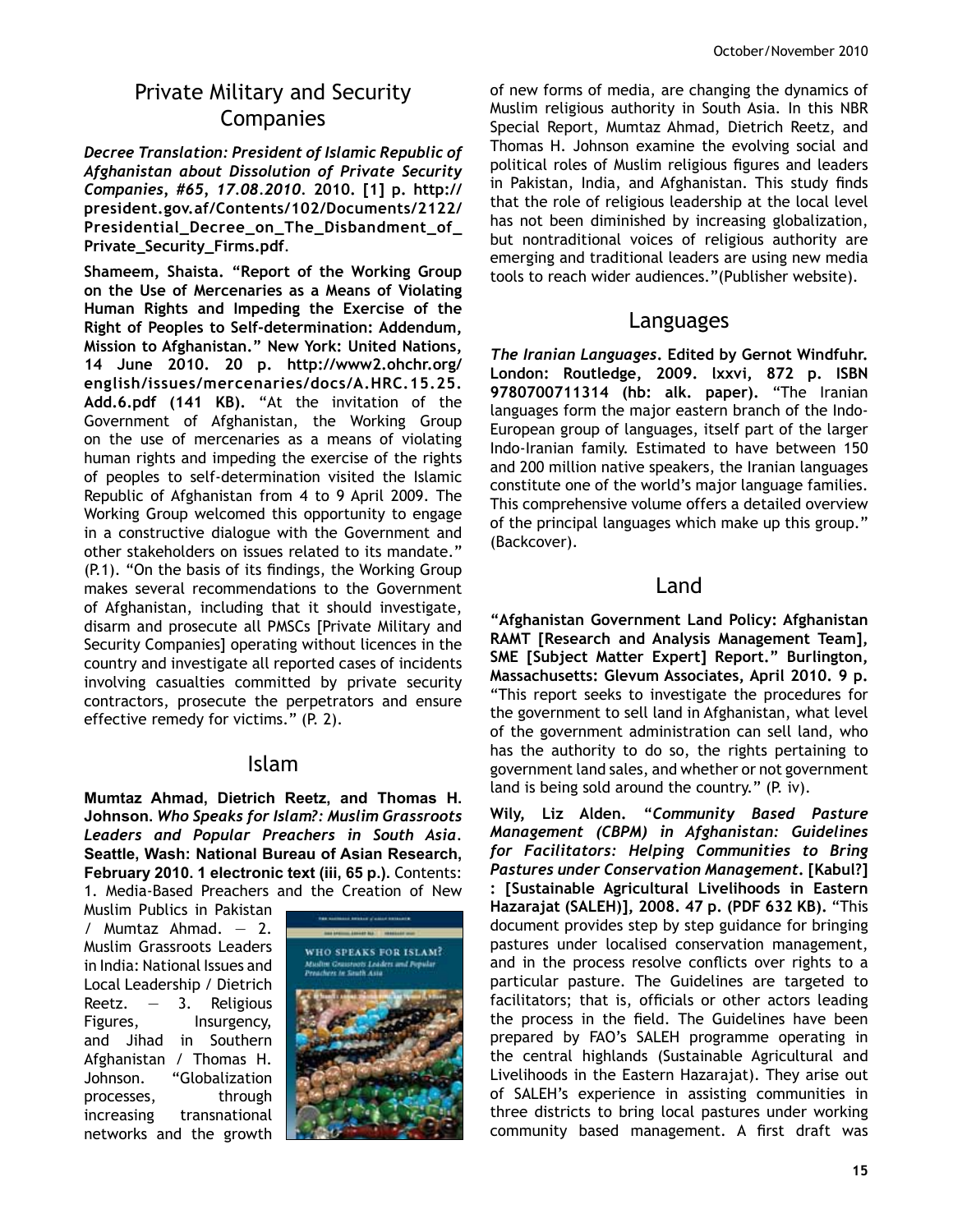prepared in 2006, another in 2007 and a further draft in 2008, each one building upon more practical experience as it was gained. This draft is presented as the final version. These are now made available by the Ministry of Agriculture (MoAIL) for widespread testing throughout Afghanistan. They may be referred to as Version #1." (Cover).

Wily, Liz Alden. "Recommended Strategy for Conflict **Resolution of Competing High Pasture Claims of Settled and Nomadic Communities in Afghanistan. Kabul: United Nations Environment Programme**  (UNEP), October 2009. 99 p. http://postconflict. unep.ch/publications/afg\_tech/theme\_01/afg\_ rangeland\_EN.pdf (2.0 MB). This document lays out a possible road map for resolving the conflict between Pashtun nomads (Kuchi) and Hazara about access to pastureland in the central highlands. The central highlands include the foothills in western Maidan Wardak and western Ghazni Provinces, as well as the higher pastures of Bamiyan Province, eastern Ghor Province and Day Kundi Provinces. This strategy has been largely developed for the benefit of two sets of actors who have major decision-making roles when it comes to determining how the conflict between Kuchi and Hazara will be settled. These are the Ministry of Agriculture, Irrigation and Livestock (MAIL) and the Presidential Commission for Resolving the Hazara Kuchi Pasture Conflict.

# Law, Justice, Peace and Reconciliation

**"Afghanistan Peace and Reintegration Program (APRP)." Kabul, Afghanistan: D&R Commission, National Security Council, Islamic Republic of Afghanistan, 2010. 37 p. PDF (512 KB).** This document outlines the program of the Afghan government to achieve peace with and reintegration of antigovernment and other elements. "The APRP has been developed on the basis of the recommendations of the 1,600 broadly representative Afghan delegates to the Consultative Peace Jirga (CPJ) of June 2010. The APRP is a proposal by the National Security Council on behalf of the executing ministries of the Joint Secretariat for Peace and Reintegration." (Paragraph 1). "The Government will promote a strategy with three pillars. The first is the strengthening of our security and civilian institutions of governance to promote peace and reintegration. The second is the facilitation of the political conditions and support to the Afghan people to establish an enduring and just peace. The third is enhancement of national, regional and international support and consensus to foster peace and stability" پروگوام ملی صاح آشتی ملی و جذب :Paragraph 6). Title also in Dari) .مجدد: مسوده تفصیلی پروگرام

**Coburn, Noah and John Dempsey. "Informal Dispute Resolution in Afghanistan." Washington, D.C.: United**  **States Institute of Peace (USIP), August 2010. 19 p.**  http://www.usip.org/resources/informal-disputeresolution-in-afghanistan (PDF 268 KB). "This report discusses informal justice in Afghanistan and its relationship to state institutions. It draws on a series of pilot projects sponsored and overseen by the United States Institute of Peace (USIP) and on work by other nongovernmental organizations (NGOs), international donors, and the international military in Afghanistan, as well as on field visits by the authors. Over the past several years, the USIP team that oversaw the projects spoke with hundreds of Afghan government officials, community leaders, citizens, members of the NGO community, international government officials, and military personnel about informal justice issues. The report provides a summary of this research and a series of recommendations for the Afghan government and the international community engaged with rule of law in the country." (P. 1).

**Gang, Rebecca. "Seeing Like a Law Reformer: a Case Study of the Afghan Independent Bar Association." 2010. Long paper (Master of Law) Harvard Law School, Graduate Program, 2010. 108 p.** "To evaluate the successes and failures of the AIBA [Afghan Independent Bar Association] as it consolidates its role as a key institution in the development and protection of the legal profession in Afghanistan, it is critical to understand its establishment as the insertion of a new institution into an existing social and political milieu where both national and international stakeholders hold a range of interests; appreciate how the demands of the national and international contexts have impacted on programmatic objectives of the AIBA project; and recognize the creation of a central bar association as one choice among many. By foregrounding these kinds of considerations, I attempt to show that the establishment of a new justice sector institution, no matter how clear its mandate, how developed its rule systems or participatory its design phase, will not inherently resolve the problems for which it was created—and may in fact lead to new challenges." (P. 6-7). Author contact: rebeccagang@gmail.com

National Assembly Resolution Regarding *Reconciliation and General Amnesty*. Kabul: **Hout 1389/10 March 2007. 2007. 2 p.** This is the unpublished translation of a law published as the "Law on National Reconciliation, Public Amnesty and National Stability" in *Official Gazette* no. 965 (3 December  $2008 = 31$  Qaus 1387). An earlier version seems to have been translated as: "National Assembly's Resolution Regarding National Reconciliation and Amnesty, Draft translation," by Wahdat Wassel (1385), http://www. afghanmania.com/en/news/0,news,4965,00.html.

**"Nomadic and Settled Communities, a Community Based Peacebuilding Approach." Kabul: Cooperation for Peace and Unity (CPAU), 2010. http://www.**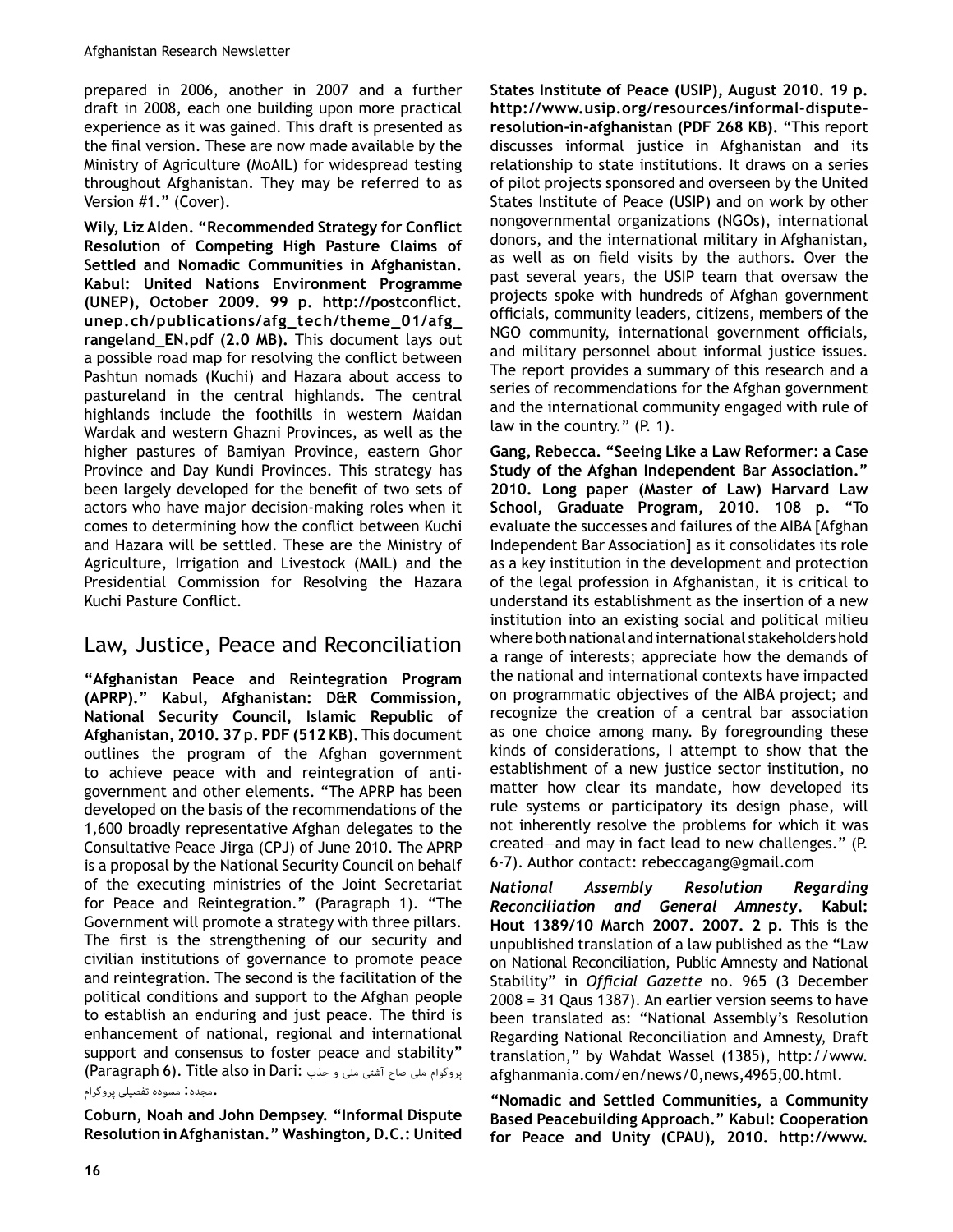$cpau.org.af/Peace_building/NomadicSetCom_$ AComPBapp.html (PDF files, total 4.9 MB). "Cooperation for Peace and Unity (CPAU), with the support of National Endowment of Democracy, has been working towards promoting a peaceful community based approach to the conflict between the settled and nomadic groups in different districts of Wardak province. The conflict between the nomadic and settled groups has many different aspects and a long history of conflict and violence. These two groups have been used as political pawns in a bigger political game ever since the time of the 'Iron Amir' Abdur Rahman Khan. In an attempt to further CPAU's commitment to community empowerment in Afghanistan, we have gathered personal testimonies from people in both communities in order to enlighten their local realities, by their own account." (Website, accessed 8 September 2010). The fifteen testimonies from each group are presented in English, Dari and Pushto (with some audio files also available).

*Taliban & Resolution of Disputes: Afghanistan RAMT* [Research and Analysis Management Team], *SME [Subject Matter Expert] Report. Burlington,* **Massachusetts: Glevum Associates, April 2010. 14 p.** "The purpose of this report is to understand how and to what extent people across Afghanistan ask for help with problems by referring them to a Taliban shadow government operating in the area."  $(P. 5)$ . With the many failings of the government justice system (bribes, delays, lack of transparency, etc.), Taliban authorities are providing an effective alternative source of arbitration.

# Politics and Government

Code of Conduct for the Mujahiden of the Islamic *Emirate of Afghanistan.* **2nd. ed. 20 May 2010. 11 p.** English translation of the revised Layeha or handbook for Taliban mujahidin.

**Esmaty, Nasrat and Asadullah Ahamdi.** *A Broken*  Relationship: a Study of the Provincial Councils *and their Ability to Serve the Afghan People. Kabul:* **Human Rights Research and Advocacy Consortium (HRRAC), July 2010. 52 p.** "Research carried out in 2008 and 2009 by HRRAC confirmed that ordinary people's voices in Afghanistan are silenced by local powerbrokers, especially in rural areas, and that ties between citizens and their elected representatives at all levels remain weak. In particular, a 2009 HRRAC survey of informal workers revealed widespread feelings of disappointment with how Members of Provincial Councils (MPCs) interacted with and served their constituents. Disenchantment depresses the political participation on which Afghanistan's nascent democracy must ultimately stand. Following the election of new Provincial Councils (PCs) under less than ideal conditions at the end of 2009, the development of more and better linkages between constitutions and MPCs is urgently required." (Executive summary, p. 1). (The PDF should appear soon on http://www. afghanadvocacy.org.af/).

Foust, Joshua. "Post-Soviet Central Asian National **Interests in Afghanistan." New York: Century Foundation, 2010. 38 p. http://www.tcf.org/ publications/internationalaffairs/foust.pdf (628 KB).**  "[T]he five post-Soviet states to Afghanistan's north-Kazakhstan, Kyrgyzstan, Tajikistan, Turkmenistan, and Uzbekistan...will have a hand in determining Afghanistan's future. Yet, there is little understanding of exactly what their role might be. All five post-Soviet Central Asian states have stakes in the outcome of the war in Afghanistan. However, those stakes are not necessarily of primary interest to their governments. With the possible exception of Kyrgyzstan (whose recent revolution may have altered its interests), the primary goal of these states is regime survival. Therefore, it is possible to examine what they consider to be at stake through the lens of their own domestic concerns."  $(P, 3)$ .

**Giustozzi, Antonio. "Afghanistan." In** *Guide to Islamist Movements: Volume 1*, edited by Barry **Rubin (Armonk, New York: M.E. Sharpe, 2010), p.**  181-195. This important summary examines Islamism in Afghanistan from its emergence in the 1960s to the present day, tracing the backgrounds of a number of important movements: Hezb-i-Islami, Jami'at, the Shura-i-Nezar, Dawat-i-Islami, Hezb-i-Wahdat, the Taliban and others. In addition, Giustozzi examines the influence of Islamism within Afghan society, identifying the strong influence of Islamists in the countryside: in the parliament elected in 2005 "up to 116 MPs out of 249 were linked to Islamist groups" (p. 190). "The role of Pakistan in supporting Islamist groups in Afghanistan is at the same time obvious and difficult to define. There is no question that support is delivered through Pakistani territory and that current or former Pakistani officials are assisting the Taliban with advice and training. What is not certain is whether the Pakistanis provide direct funding and supplies or simply channel whatever is sent by other sources." (P. 192). "[I]n the event of an American withdrawal, given that military power is largely concentrated in Islamist hands either directly or indirectly through their infiltration of the security agencies, Islamist groups would rapidly make a claim for state control. Since the divisions among the Islamists are as deep as ever, a new civil war would be the likely result."  $(P. 193)$ .

**"Is a Regional Strategy Viable in Afghanistan?" Edited by Ashley J. Tellis and Aroop Mukharji. Washington, D.C.: Carnegie Endowment, 2010. 128 p. http://** carnegieendowment.org/files/regional\_approach.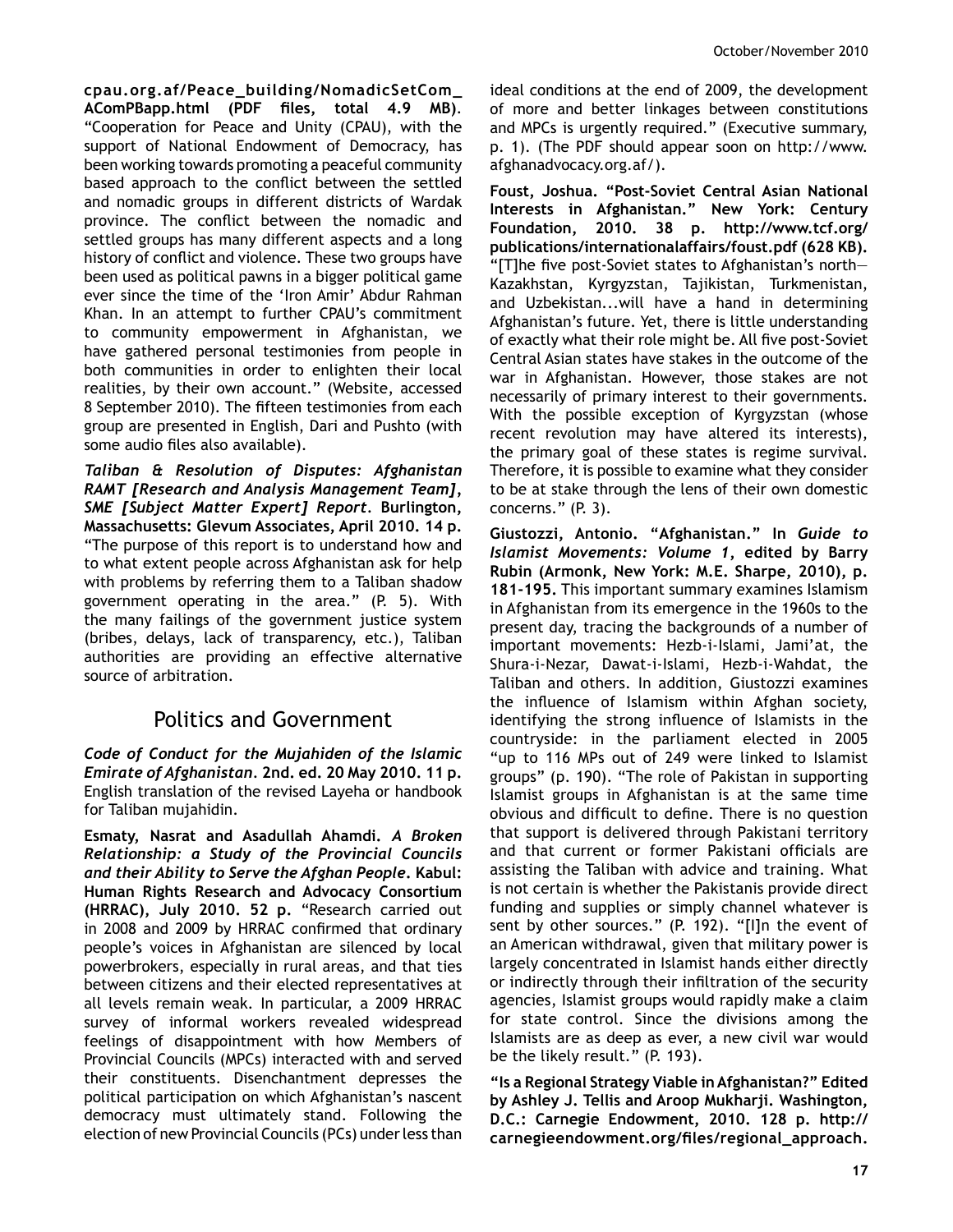**pdf (1.8 MB).** Essays surveying regional countries' real and perceived interests in Afghanistan, the policies they have adopted or promoted, the impact of those policies and the interrelationships of various regional countries. Additional essays on the Afghan perspective in a regional approach and on the viewpoint of key troop contributing Coalition nations. Chapter headings are: "Through Their Eyes: Possibilities for a Regional Approach to Afghanistan," Jessica T. Mathews— "Afghanistan," Haroun Mir—"Pakistan," Frédéric Grare—"India," Gautam Mukhopadhaya—"Iran," Karim Sadjadpour—"Saudi Arabia," Christopher Boucek— "Central Asian Republics," Martha Brill Olcott— "China," Michael D. Swain with Tiffany P. Ng—"Russia," Dmitri Trenin—"Key Coalition Partners," Gilles Dorronsoro—"Conclusion: Implementing a Regional Approach to Afghanistan: Multiple Alternatives, Modest Possibilities," Ashley J. Tellis.

**Katzman, Kenneth. "Afghanistan: Politics, Elections, and Government Performance." Washington, D.C.: Congressional Research Service, Library of Congress, 29 June 2010, http://www.fas.org/ sgp/crs/row/RS21922.pdf (502 KB)**. A very useful (periodic) overview of recent political, electoral and governmental issues and events.

**Khalilzad, Zalmay. "Lessons from Afghanistan and**  Iraq." Journal of Democracy v. 21 (no. 3) (July 2010): 41-49. http://www.journalofdemocracy.org/ articles/gratis/Khalilzad-21-3.pdf (488 KB). Opinion piece from special presidential envoy (2002–2005), U.S. ambassador to Afghanistan (2003-2005) and U.S. ambassador to Iraq (2005–2007).

**Miakhel, Shahmahmood and Noah Coburn. "Many Shuras do not a Government Make: International Community Engagement with Local Councils in Afghanistan." Washington, D.C.: United States Institute of Peace (USIP), 7 September 2010. 6 p.**  http://www.usip.org/files/resources/pb50.pdf (336 KB). "Without the international community's and the Afghan government's implementation of a coherent vision for local governance in Afghanistan, local politics will likely remain volatile, with some councils even serving as destabilizing forces. However, such a coherent vision can be developed by acquiring local knowledge, forging strong relationships between informal leaders and government officials, and by focusing on a much smaller number of local shuras that are seen as legitimate and truly representative in their respective areas." (P. 1).

**O'Hanlon, Michael E. and Hassina Sherjan.**  *Toughing it Out in Afghanistan***. Washington, D.C.: Brookings Institution Press, c2010. xiii, 164 p. ISBN 9780815704096 (pbk.: alk. paper).** "In this unique collaboration between an American scholar and an Afghan American entrepreneur, 'Toughing it Out in

Afghanistan' provides a succinct look at the current situation in Afghanistan with policy prescriptions for the future." (Backcover).

Rashid, Ahmed. *Taliban: the Power of Militant Islam in Afghanistan and Beyond. 2nd ed. London:* **I.B. Tauris, c2010. xvii, 319 p. ISBN 9780300163681 (pbk.).** The first edition of this classic account has sold more than 1.5 million copies in English, with translations into more than 26 other languages. Banned in Central Asia and in Saudi Arabia. A new final chapter ("The Taliban Resurgent 2000-2009") brings the account of the Taliban up-to-date and fills a significant gap in competent narrative accounts of the past ten years of Afghanistan's political and military history."

"Sub-national Governance Policy: Executive **Summary (Summer 2009)." Islamic Republic of Afghanistan. 2009. [50] p.** This is the evolving policy document at the heart of the work of the Independent Directorate of Local Governance (IDLG). Some draft laws relevant to its implementation are also available (all in draft form only): [01] Local Governance Law  $(20 p.) - [02]$  Law on Provincial Councils  $(11 p.) - [03]$ Law on Municipal Councils  $(13 p.)-[04]$  Law on District Councils (10 p.)—[05] Law on Village Councils ([8] p.). Another version dated "Spring 2010" (again with no page numeration) is also held in the AREU Library (PDF 344 KB).

**Thruelsen, Peter Dahl. "The Taliban in Southern Afghanistan: a Localized Insurgency with a Local Objective."** Small Wars & Insurgencies v.21 (no. **2) (June 2010) p. 259-276.** "This article gives an in-depth description and analysis of the Taliban insurgency in southern Afghanistan in 2008. It describes the local dynamics of the insurgency and argues that the Taliban should not be seen as a unified hierarchical actor that can be dealt with as part of a generic approach covering the whole of Afghanistan. The article shows that the insurgency in southern Afghanistan is highly localised in nature, being to a large extent driven by local commanders and local area networks often centred on individual commanders themselves. It also shows that the driver or cause behind the insurgency differs for the local Afghan Taliban and the foreign Pakistani Taliban respectively. The nature of the southern insurgency, with the local Taliban commanders working through local knowledge networks with a locally determined cause, implies that a strategic-level 'peace deal' with Tier I of the strategic Taliban leadership will not create the desired effect of ending the insurgency – there will not be an overall domino effect in these parts of the country." (Abstract).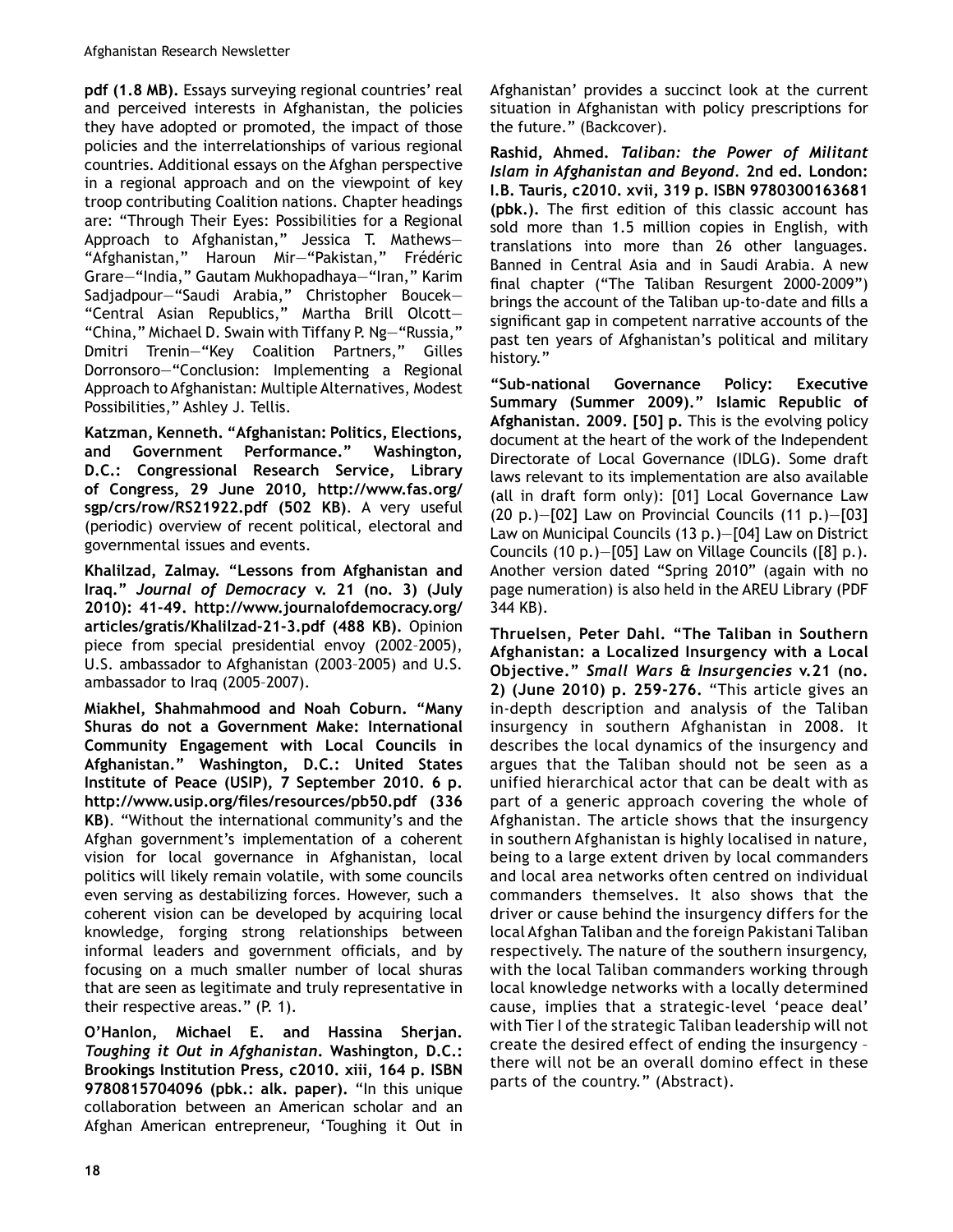### Prisons and Prisoners

**"Basic Training Manual of Prison and Detention Center Workers on the Practical Application of [the] Constitution of Afghanistan, Law of Prisons and Detention Centers, and Prison and Detention Center's Regulations for Management of Affairs: Instructor's Version: the Islamic Republic of Afghanistan."**  [Kabul?]: United Nations Office on Drugs and Crime **(UNODC), 2009. 141 p. http://www.unodc.org/** documents/afghanistan//Prison\_Reform/Basic\_ Training\_Manual\_for\_Prision\_and\_Detention\_ **Centre\_Workers.pdf (890 KB).** A comprehensive and foundational training manual prepared to provide a set of guidelines to reconcile two aspects of Afghanistan's prison systems: the safeguarding of prisoners' rights and the recognition of the role of prison officers. (P.  $6$ ).

**"Drug Use Survey 2010: Sarpoza Prison, Kandahar, Afghanistan: Assessment of Drug Use Levels and**  Associated High-risk Behaviours amongst the **Prison Population of Sarpoza Prison, Kandahar". [Kabul?]: United Nations Office on Drugs and Crime (UNODC), June 2010. 16 p. http://www.unodc.org/** documents/afghanistan//Prison\_Reform/SPDUS\_ Full\_Report\_130710\_new\_cover.pdf (4.18 MB). "This evaluation aims to assess the levels of drug use

and associated high-risk behaviours in the prison population of Sarpoza Prison, Kandahar, in order to inform the subsequent planning and provision of prison-based and community-based (prison aftercare) treatment and harm reduction service delivery." (P. 2). The prison currently houses around 1,000 prisoners (12 of them female).



**"The Religious Rights and Duties of Muslim Inmates in Prisons: a Guide for Criminal Justice Personnel: the Islamic Republic of Afghanistan. [Kabul?]: The United**  Nations Office on Drugs and Crime (UNODC), 2009. 8 **p. http://www.unodc.org/documents/afghanistan//** Prison\_Reform/ReligiousRightsMuslimInmates.pdf **(167 KB).** "During a series of seminars and training sessions conducted by the International Scientific and Professional Advisory Council of the United Nations (ISPAC), it was found that administrative and security personnel in many prisons throughout the world do not understand the religious rights and duties of the Muslim inmates they hold...Thus the following was prepared from information provided by the Arab Security Studies and Training Center (ASSTC), an Arab

Regional Center in Riyadh, Kingdom of Saudi Arabia. The ASSTC carefully reviewed and approved all the material pertaining to Religious Rights and Duties. The material was further refined by adding suggestions to help justice personnel find ways to permit observant Muslim inmates to practice as many of their religious duties as good prison practice allows." (P. 4). The manual has also been approved by Afghan religious and legal authorities.

# Refugees, Internally Displaced Persons (IDPs)

Internally Displaced Persons: a Tactical Liability *in Kandahar*?: District Look. [S.l.]: Strateigic **Multi-layer Assessment Pakistan/Afghanistan Rich Contextual Understanding Project (SMA PAKAF RCU), 25 June 2010. 10 p.** This paper "is a *District Look* to identify and discuss a key liability in the Government of the Islamic Republic of Afghanistan's (GIROA) situation in Kandahar: the status of internally-displaced persons (IDPs). Research and interviews for this effort were conducted in May and June 2010 with academics and researchers with recent experience in Afghanistan from the U.S. Institute of Peace, the Institute for the Study of War, the U.S. Central Command's Center of Excellence, and the Canadian Ministry of Defense..." (P. 1).

### Security

Afghanistan: Protection of Civilians in Armed *Conflict: mid-year report 2010. Kabul: United* **Nations Assistance Mission in Afghanistan (UNAMA), 2010. 28 p. http://unama.unmissions.org/Portals/** UNAMA/Documents/Aug102010\_HUMAN%20 RIGHTS%20MID-YEAR%20REPORT\_ENG%20FINAL. pdf (484 KB). "The human cost of the armed conflict in Afghanistan is escalating in 2010. In the first six months of the year civilian casualties – including deaths and injuries of civilians - increased by 31 per cent over the same period in 2009. Three quarters of all civilian casualties were linked to Anti-Government Elements (AGEs), an increase of 53 per cent from 2009. At the same time, civilian casualties attributed to Pro-Government Forces (PGF) decreased by 30 per cent compared to the first half of 2009. UNAMA Human Rights (HR) highlights two critical developments that increased harm to civilians in 2010. First, the number of civilians assassinated and executed by AGEs rose dramatically and second, AGEs used a greater number of larger and more sophisticated improvised explosive devices (IEDs) throughout the country. The devastating human impact of these tactics underscores that nine years into the conflict, measures to protect Afghan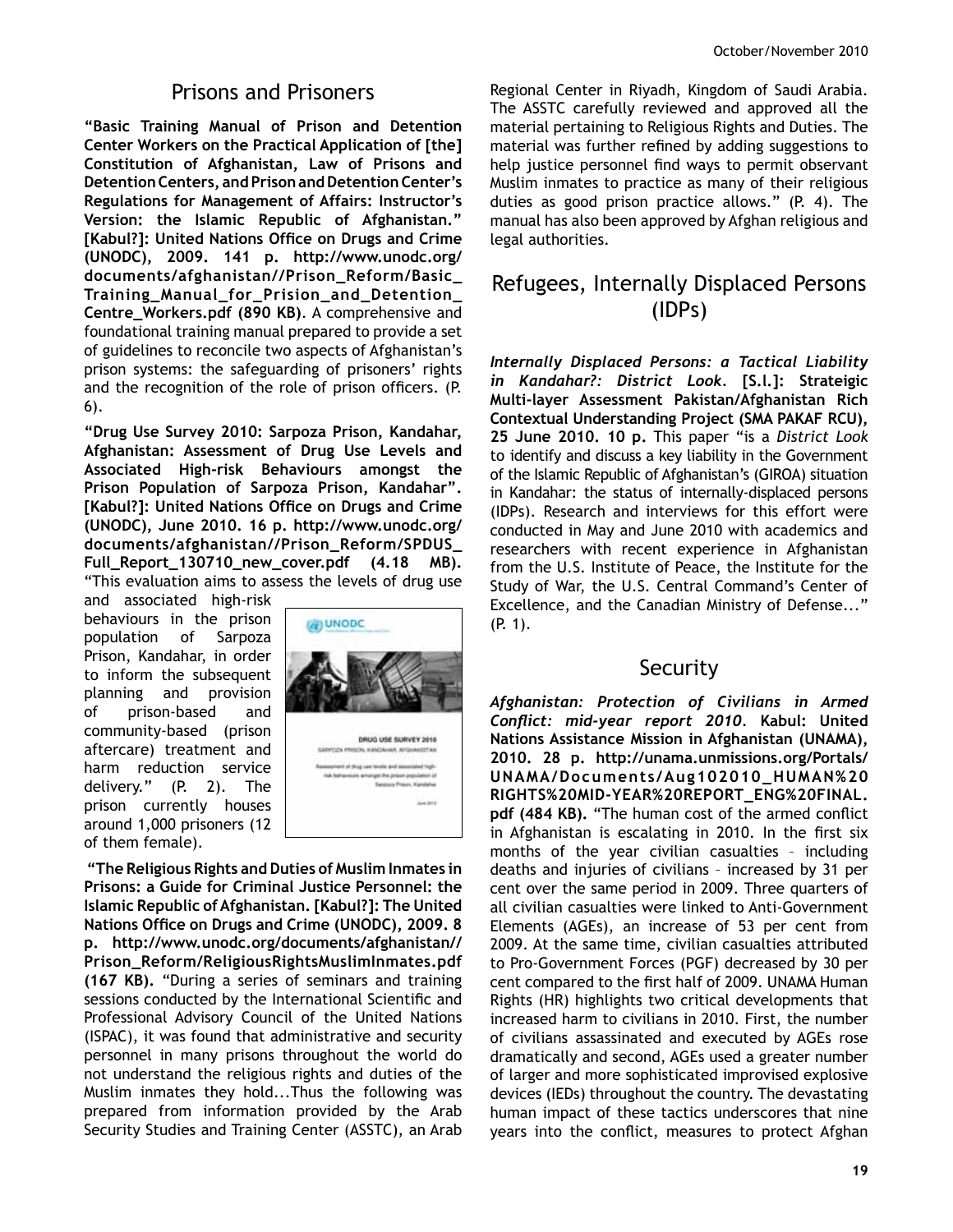civilians effectively and to minimize the impact of the conflict on basic human rights are more urgent than ever. Between 01 January and 30 June 2010, UNAMA HR documented 3,268 civilian casualties including 1,271 deaths and 1,997 injuries. AGEs were responsible for the deaths and injuries of  $2,477$  civilians or 76 per cent of the total number of civilian casualties for this period. Suicide and IED attacks caused the most civilian casualties attributed to AGEs including 557 deaths (61 per cent of civilian deaths attributed to AGEs) and  $1,137$  injuries (73 per cent of civilian injuries attributed to AGEs)." (Executive summary).

**"Afghanistan: the Relationship Gap." [London?]: International Council on Security and Development (ICOS), 2010. 76 p. http://www.icosgroup.net/** documents/afghanistan\_relationship\_gap.pdf (2.3 **MB).** "To assess the attitude of the Afghan people towards key issues, the International Council on Security and Development (ICOS) interviewed 552 Afghan men across Kandahar and Helmand provinces in June 2010." (Executive summary).

**Berman, Gavin. "The Cost of Military Operations in Iraq and Afghanistan." [London]: House of Commons Library, 8 June, 2010. 7 p. http://www.parliament.** uk/briefingpapers/commons/lib/research/briefings/ snsg-03139.pdf (120 KB). "This note provides a summary of the estimated and actual costs of the international military operations. The Chancellor has set aside approximately £7.8bn in the special reserve to cover the cost of operations in Iraq and other international obligations. The outturn cost of operations in Iraq and Afghanistan and the Balkans has totalled £13.3bn between 2002/03 and 2008/09. Expenditure in 2009/10 is expected to be £4.5bn." (Cover).

**Burke, Edward. "Spain's War in Afghanistan." [Madrid?]: Fundación para las Relaciones Internacionales y el Diálogo Exterior (FRIDE), January 2010. 5 p. http://www.fride.org/download/** PB\_Spain\_Afghanistan\_ENG\_jan10.pdf (200 KB). "Spain has been a useful but low-key contributor to the mission in Afghanistan. It has undertaken valuable civilian work; its military role has been more circumscribed. Spain's defence minister now makes an eloquent case for a more robust Spanish engagement to turn back the Taliban insurgency. She is not backed unequivocally by other members of the government. The EU presidency provides an opportunity but also challenges Spain to lead a positive European response to president Obama's new strategy for Afghanistan. Steps are needed on both the military and civilian sides, and especially in linking these two dimensions more systematically." (Highlights, p. 1).

Canada's Engagement in Afghanistan 2011-2014: *'UDIW***. [2010?]. 7 p. http://www.operationspaix.**

net/IMG/pdf/36334137-Afghan-Report.pdf (388 KB). A brief presentation about the Canadian government's assistance and involvement in Afghanistan for 2011-2014 (some wording appears to have been deleted).

**Condra, Luke N. … [et al.] "The Effect of Civilian Casualties in Afghanistan and Iraq." Cambridge, Ma. [USA]: National Bureau of Economic Research, July 2010. 69 p. http://www.nber.org/papers/w16152. pdf (1.1 MB)**. "How are insurgents able to mobilize the population to fight and withhold valuable information from government forces? More specifically, what role does government mistreatment of non-combatants play? We study these questions by using uniquelydetailed micro-data from Afghanistan and Iraq to assess the impact of civilian casualties on insurgent violence. By comparing the data along temporal, spatial, and gender dimensions we are able to distinguish short-run "information" and "capacity" effects from the longer run "recruiting" and "revenge" effects. In Afghanistan we find strong evidence for a revenge effect in that local exposure to ISAF generated civilian casualties drives increased insurgent violence over the long-run. Matching districts with similar past trends in violence shows that counterinsurgent-generated civilian casualties from a typical incident are responsible for 1 additional violent incident in an average sized district in the following 6 weeks. There is no evidence of short run effects in Afghanistan, thus ruling out the information and the capacity mechanisms. Critically, we find no evidence of a similar reaction to civilian casualties in Iraq, suggesting insurgents' mobilizing tools may be quite conflict-specific. Our results suggest that minimizing harm to civilians will indeed help counterinsurgent forces in Afghanistan minimize insurgent attacks." (Abstract).

**Cordesman, Anthony "The Need to Refocus Afghan Metrics and Narratives on Key Local Areas and Population Centers." Washington, D.C.: Center for Strategic International Studies (CSIS), 2010. 9** p. http://csis.org/files/publication/100722 AfghanOperMetrics.final.pdf (764 KB). This paper makes a case for more local level (i.e. district and provincial) reporting about progress in Afghanistan.

**Dyrud, Felisa. "White Paper: Afghan Air Force (AAF) Progress Since November 2009." September 2010.**  2 p. "The Afghan Air Force, re-named in June 2010 from Afghan National Army Air Corps, plays a key role in the development of a professional Afghan military. The concentration in airlift capabilities reflects the country's terrain and the necessity to support ground forces engaged in counterinsurgency operations. The AAF, along with the Air Interdiction Unit (AIU) that supports the MoI, made steady progress this year towards becoming a professional, fully independent, operationally capable, and sustainable force by the year 2016." (P. 1).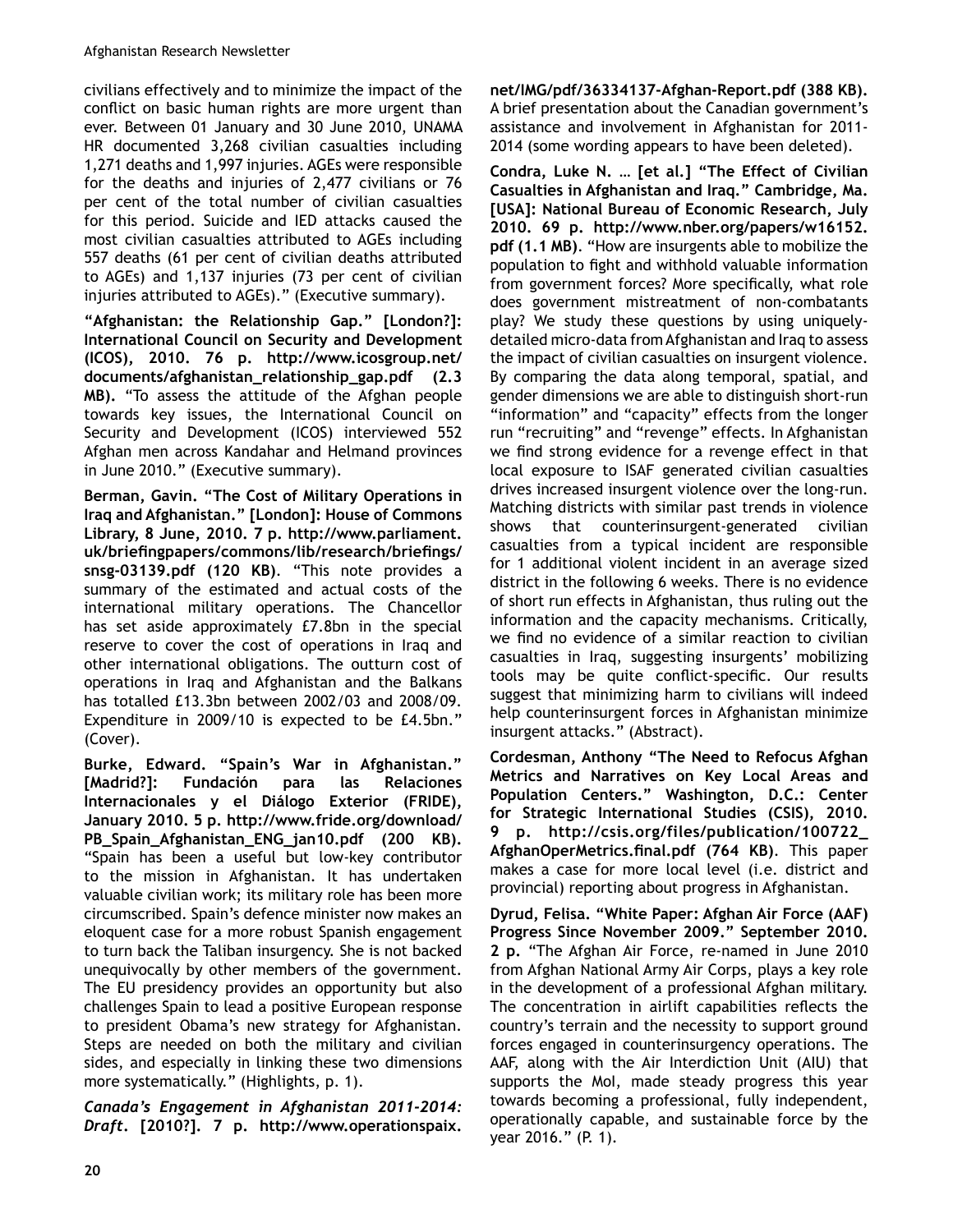**Edwards, Ryan. "A Review of War Costs in Iraq and Afghanistan." Cambridge, Ma. [USA]: National Bureau of Economic Research, July 2010. 38 p. http://www.nber.org/papers/w16163.pdf (156 KB).** A review of the history of cost forecasts for these wars and evaluation of the background behind them.

**Fair, C. Christine. "India in Afghanistan and Beyond: Opportunities and Constraints." New York: Century Foundation, 2010. 26 p. http://www.tcf. org/publications/internationalaffairs/fair.pdf (550 KB).** "This report outlines India's current interests in Afghanistan, how it has sought to achieve its aims, and the consequences of its actions for India, Pakistan, and the international efforts to stabilize Pakistan and Afghanistan. It argues that India's interests in Afghanistan are not only Pakistan-specific but also, equally, if not more important, tied to India's desire to be, and to be seen, as an extra-regional power moving toward great power status. This argument is elaborated in several parts. First, the report contextualizes India's interests in Afghanistan within the larger canvas of India's security interests in its extended strategic neighborhood. Second, it details India's specific objectives in Afghanistan, and third, it draws out the various means by which India has sought to achieve those objectives. The final section examines the implications for Afghanistan's future and, by extension, regional security." (P. 4)

**Giustozzi, Antonio. "The Taliban Beyond the Pashtuns." Waterloo, Ontario, Canada: Centre for International Governance Innovation (CIGI), 2010. 15 p. http://www.operationspaix.net/IMG/pdf/**  $CIGL$ TalibanBeyondPashtuns\_2010-07-22\_.pdf (675 **KB)**. "Although the Taliban remain a largely Pashtun movement in terms of their composition, they have started making significant inroads among other ethnic groups. In many cases, the Taliban have co-opted, in addition to bandits, disgruntled militia commanders previously linked to other organizations, and the relationship between them is far from solid. There is also, however, emerging evidence of grassroots recruitment of small groups of ideologically committed Uzbek, Turkmen and Tajik Taliban. While even in northern Afghanistan the bulk of the insurgency is still Pashtun, the emerging trend should not be underestimated." (Abstract).

**"Human Terrain in Spin Boldak District, Kandahar Afghanistan." [S.l.]: Human Terrain Team AF8, January 2010. 66 p.** A brief study to investigate commerce, customs revenue, taxation, security, employment, development, tribal dynamics, land ownership, health, gender issues, education, and water in this border district of Kandahar Province. Visits were made to 46 villages and interviews done with hundreds of people (73 detailed interviews were conducted).

**"Kandahar City Living Conditions and Perceptions of the Marjeh Military Operation: SME [Subject Matter Expert] Report." Burlington, Massachusetts: Glevum Associates, April, 2010. 15 p.** "To learn about local attitudes for this report, six Afghan Subject Matter Experts (SMEs) each spoke with five Afghan males, and these discussions took place throughout Kandahar City. The responses of the Afghan respondents provide a portrait of commonly expressed attitudes and feelings regarding the local living conditions, local security concerns and their attitudes towards the Marjeh military operation in Helmand Province."

Kandahar Province Survey Report, Burlington, **Massachusetts: Glenvum Associates, 2010.**  65 p. http://www.wired.com/images\_blogs/ dangerroom/2010/04/kandahar-province-surveyreport-5-apr-2010-for-isaf.pdf (2.13 MB). A total of 1,994 people in nine districts of Kandahar Province were interviewed about security, attitudes towards Afghan National Security Forces (ANSF) recruitment, corruption, political legitimacy and reconciliation issues.

**Kilcullen, David J. "Perspectives on Reconciliation Options in Afghanistan: Prepared Statement." Washington, D.C.: Center for New American Security, 28 July 2010. http://www.feedblitz.com/ t2.asp?/264759/21174235/3888945/http://www.**  $c$ nas.org/files/documents/publications/Kilcullen\_ **SenateTestimony.pdf (140 KB). 4 p.** Testimony before the US Senate Foreign Relations Committee summarizing the current US anti-insurgency campaign in Afghanistan.

**Lunn, Jon and Ben Smith. "The AfPak Policy and the Pashtuns." London: House of Commons Library, 22 June, 2010. 81 p. http://www.parliament.uk/** briefingpapers/commons/lib/research/rp2010/ **RP10-045.pdf (1.7 MB).** "In March 2009, the Obama Administration announced a new policy for Afghanistan and Pakistan that sought to combine military, civilian, political and development 'surges' on both sides of the Durand Line. The new policy soon became known by the shorthand term, 'AfPak'. The core goal of the policy is "to disrupt, dismantle and defeat al-Qaeda and its safe havens in Pakistan, and to prevent their return to Pakistan or Afghanistan". In April 2009, the then Labour Government set out its own "comprehensive strategy", in which it was stated that the "greatest international priority [...] is the border areas of Afghanistan and Pakistan." These border areas are predominantly inhabited by ethnic Pashtuns, from whom are drawn most of the membership of the Afghan and Pakistan Taliban, the two groups believed to be providing shelter and assistance to al-Qaeda. The fate of the US AfPak policy currently hangs in the balance. There is certainly no shortage of sceptics. It is clear that the success or failure of the policy will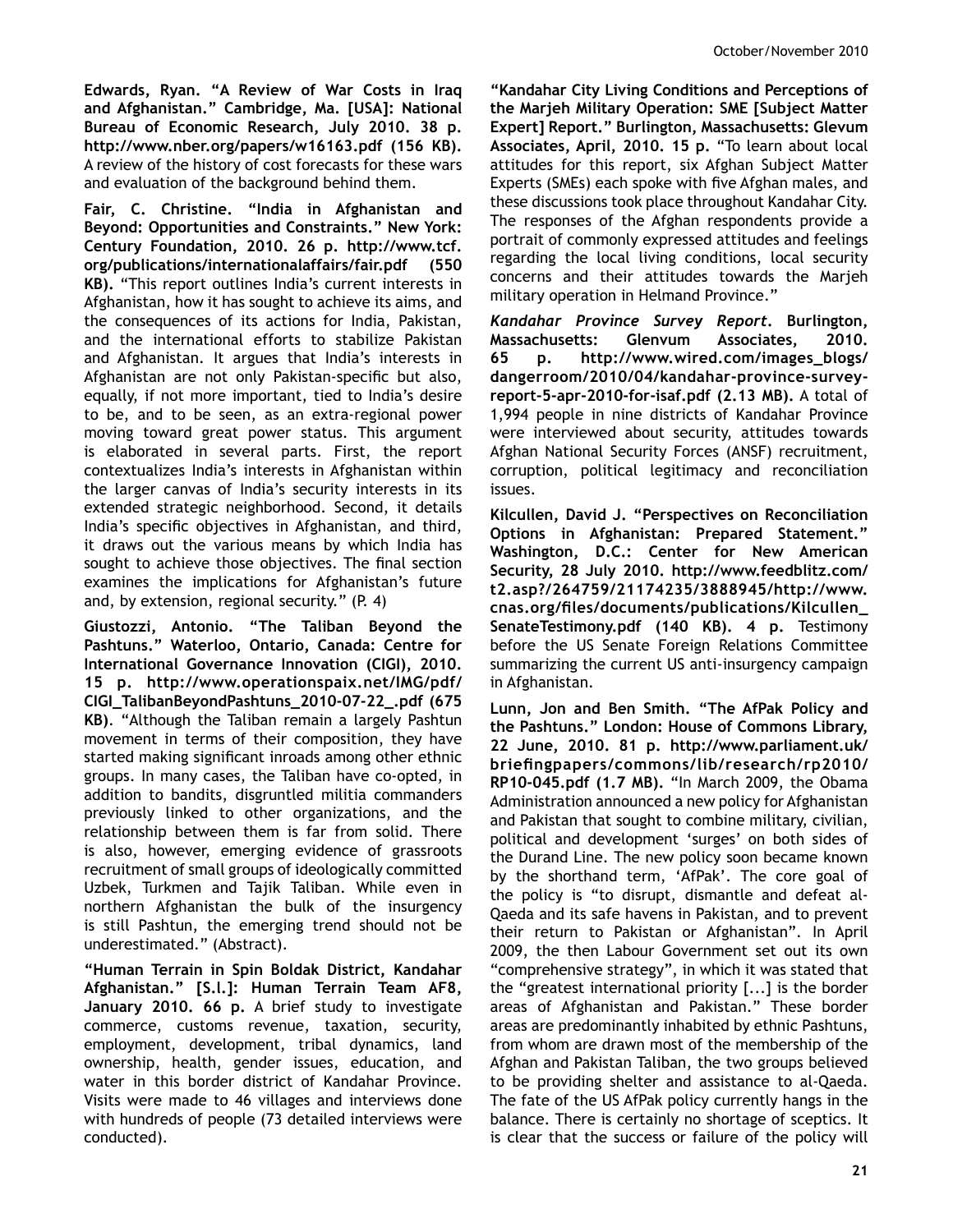be heavily shaped by how the Pashtuns respond to its inducements. Therefore, the first part of this paper focuses on the Pashtuns. It begins with a survey of the geographic, historical and cultural factors which have shaped Pashtun identities in Afghanistan and Pakistan before going on to describe the political and security arrangements under which they currently live. The paper then reviews the Pashtun armed militant groups currently operating in Afghanistan and Pakistan. The second part of the paper then looks at the US AfPak policy, setting out its origins and evolution before assessing the prospects for success over the coming year and beyond." (P. 1)

**Lunn, Jon and Ben Smith. "The AfPak Policy: Origins and Evolution." [London]: House of Commons Library, 19 March, 2010. 7 p. http://www.parliament.** uk/briefingpapers/commons/lib/research/briefings/ snia-05411.pdf (880 KB). "Following his inauguration as President in January 2009, Barack Obama initiated an interagency review of US policy in Afghanistan and Pakistan. It rapidly became clear that the new Administration was thinking in terms of a more integrated, regional policy, which soon became known by the shorthand term, 'AfPak'. This note, which is mainly descriptive in nature, briefly surveys the origins and subsequent evolution of the AfPak policy, providing links to key official reports and documents. It does not offer a comprehensive analysis of the current situation in Afghanistan and Pakistan." (Cover).

**Lunn, Jon and Ben Smith. "Political and Security Arrangements in the Pakistan Border Areas with Afghanistan." [London]: House of Commons Library, 22 March, 2010. 6 p. http://www.parliament.uk/ briefingpapers/commons/lib/research/briefings/** snia-05413.pdf (74 KB). "This note outlines the current political and security arrangements in the ethnic Pashtun-dominated areas on the Pakistani side of the border with Afghanistan known as the Federally Administered Tribal Areas (FATA) and the Provincially Administered Tribal Areas (PATA). Critics consider these arrangements to be anomalous and to have contributed to the rise and spread of armed militancy in the FATA and PATA, which have become the heartlands of groups such as the Pakistan Taliban." (Cover).

**Mettelsiefen, Marcel and Christoph Reuter.**  Kunduz, 4. September **2009: eine Spurensuche. Berlin: Rogner & Bernhard, 2010. 127 p.** This book presents colour portraits of relatives of individuals killed in the airstrike (called in by German forces) on a stolen fuel tanker near



Kunduz on the night of 3-4 September 2009. This is the first time since the Second World War that a German officer has ordered such a deadly attack, and a German photographer and journalist have compiled the photographs and other paperwork to provide depth of documentation for this tragedy.

**"A New Way Forward?: Rethinking US Strategy in Afghanistan" [Washington, D.C.?]: Afghanistan Study Group, August 16, 2010. 12 p. http://www.**  $\alpha$ fghanistanstudygroup.org/NewWayForward\_ **report.pdf (2.9 MB)**. "The U.S. war in Afghanistan is now the longest in our history, and is costing the U.S. taxpayers nearly \$100 billion per year, roughly seven times more than Afghanistan's annual gross national product (GNP) of \$14 billion. Prosecuting the war in Afghanistan is not essential to U.S. security. We have justified expanding our commitment by saying the goal was eradicating Al Qaeda. Yet Al Qaeda is no longer a significant presence in Afghanistan. There are only some 400 hard-core Al Qaeda members remaining in the entire Af/Pak theatre. The conflict in Afghanistan is commonly perceived as a struggle between the Karzai government and an insurgent Taliban movement, allied with international terrorists, who are seeking to overthrow that government. In fact, the conflict is a civil war about power-sharing with lines of contention that are 1) partly ethnic, chiefly, but not exclusively, between Pashtuns who dominate the south and other ethnicities such as Tajiks and Uzbeks who are more prevalent in the north, 2) partly rural vs. urban, particularly within the Pashtun community, and 3) partly sectarian. With the U.S. intervention in force, the conflict has also come to include resistance to what is seen as foreign military occupation. Resolving the conflict in Afghanistan has primarily to do with resolving the distribution of power among these factions, and between the central government and the provinces, and with appropriately decentralizing authority." (P. 1).

**Riedel, Bruce. "Obama's War: Prospects for the**  Conflict in Afghanistan and Pakistan." Waterloo, **Ontario, Canada: The Centre for International Governance Innovation, September 2010. 9 p. http://** www.cigionline.org/sites/default/files/Afghanistan\_ Paper\_7\_0.pdf (552 KB). "On coming into office, President Barak Obama immediately assembled a team to assess the US situation in Afghanistan and formulate a strategy for the mission. Heading up this team was Bruce Riedel, a former adviser to Presidents Clinton and Bush and a former CIA officer. This paper, based on a CIGI Signature Lecture given by Mr. Riedel in April 2010, discusses the history of the US war on terror since 9/11, specifically the actors involved in initiating the al-Qaeda declaration of war on the US and its allies, and the recent terrorist plots and attacks linked to al-Qaeda, which demonstrate that al-Qaeda and its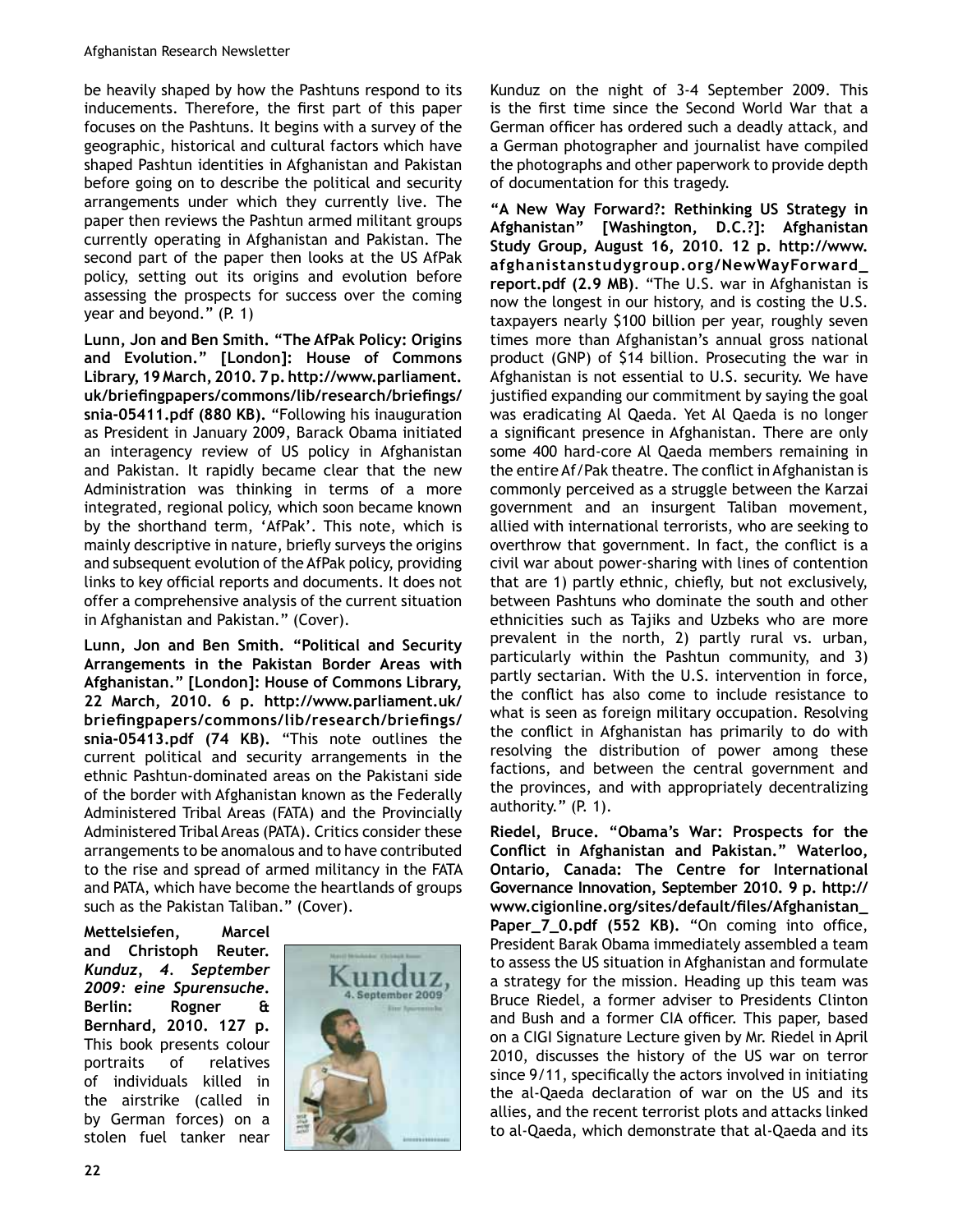allies continue to mount terrorist attacks despite the efforts of the US to thwart terrorism." (P. 2).

**Sanin, Francisco Gutierrez and Antonio Giustozzi. "Networks and Armies: Structuring Rebellion in Colombia and Afghanistan." Studies in Conflict** *& Terrorism 22: 836-853 (2010).* "Until recently, the importance of organizational factors in the understanding of the variance of the behavior of state challengers had not been recognized. New studies and theories have underscored its crucial character. This article contends that challengers can be placed in a continuum constituted by two opposed polar types, army like and network associations, and compare the Afghan Taliban's and the Colombian Fuerzas Armadas Revolucionarias de Colombia (Revolutionary Armed Forces of Colombia—FARC)'s organizational principles from this point of view. The main claim is that organizationally inspired explanations behave much better than resource inspired ones when accounting for the differences between the Taliban and the FARC." (Abstract).

Schirch, Lisa. "The Civil Society-Military Relationship **in Afghanistan." Washington, D.C.: United States Institute of Peace (USIP), 24 September, 2010.**  5 p. http://www.usip.org/files/resources/PB%20 **56%20The%20Civil%20SocietySMilitary%20 Relationship%20in%20Afghanistan.pdf (316 KB)**. "The intense challenge of coordinating government civilians with military actors in the International Security Assistance Forces' Provincial Reconstruction Teams in Afghanistan has inhibited development of military relationships with civil society. The counterinsurgency strategy of 'shape, clear, hold, build' invites civil society organizations (CSOs) to play key roles in the final 'build' stage at the operational level. Yet many CSOs resist 'coordination' in a mission and strategy different from their own. CSOs seek greater policy dialogue and 'communication' with high-level ISAF decision makers, particularly during planning stages. An ongoing, high-level forum for civil society-military policy dialogue could help address tensions, provide a mechanism for CSOs to share their conflict assessments, and explore areas for possible collaboration such as in security sector reform." (Summary).

**"Shah Wali Khot District and Northern Arghandab: the Economy and the People." [S.l.]: Human Terrain Team AF8, March 22, 2010. 39 p.** "During February and March 2010, AF8 Human Terrain Team conducted a commerce study in the Shah Wali Khot district and northern Arghandab...the data included 73 detailed interviews from individuals ranging from farmers and shopkeepers to government personnel." (Executive summary).

**"The Strategic Framework for US Efforts in Afghanistan." Washington, D.C.: United States**  Government Accountability Office (GAO), June 2010. **13 p. http://www.gao.gov/new.items/d10655r.pdf (5.2 MB).** This document (1) identifies and describes key US and international strategies and plans that collectively guide US efforts in Afghanistan, (2) provides examples and information about key efforts to assist Afghanistan, (3) identifies oversight issues for the US Congress to consider. The lists of Afghan government, US and NATO strategies and agreements are a useful reference.

**Taylor, Chris. "Afghanistan: Towards a Handover of Security Responsibility?" [London]: House of Commons Library, 20 August, 2010. 35 p. http://** www.parliament.uk/briefingpapers/commons/lib/ research/briefings/snia-05678.pdf (135 KB). "In the last year the military campaign in Afghanistan has taken on a fresh slant as Coalition allies have moved towards counterinsurgency operations that emphasise population security, and have begun drawing up longer term plans to strengthen the capabilities of the Afghan National Security Forces with a view to transitioning security control to the ANSF from the end of 2010 in order that Coalition military forces can begin to withdraw from mid-2011." (Cover). This paper examines whether the timetable for that transition may be too ambitious.

**Taylor, Claire. "Military Campaign in Afghanistan." [London]: House of Commons Library, 14 July 2010.**  48 p. http://www.parliament.uk/briefingpapers/ commons/lib/research/briefings/snia-05227.pdf **(648 KB)**. A summary of the background to British involvement in Afghanistan, including a review of developments in 2009 (US "surge" and election support, the McChrystal report), with a discussion of the way forward (the positions of the US, the British, and Coalition allies, overview of the London Conference in January 2010). Followed by summaries of recent developments: McChrystal's resignation, British forces in ISAF, progress of the military campaign in the southern provinces and NATO's roadmap for security transition.

**"War in Afghanistan: Strategy, Military Operations, and Issues for Congress," Steve Bowman, Catherine Dale. Washington, D.C.: Congressional Research Service (CRS), 8 June 2010. 71 p. http://www.fas. org/sgp/crs/natsec/R40156.pdf (500 KB).** Useful periodic summary of recent events with contextual overview.

**"Wardak and Logar Provincial Perceptions Qualitative Indicators: SME [Subject Matter Expert] Report." Burlington, Massachusetts: Glevum**  Associates, May 2010. 27 p. "A total of fifty interviews were conducted with respondents in Wardak and Logar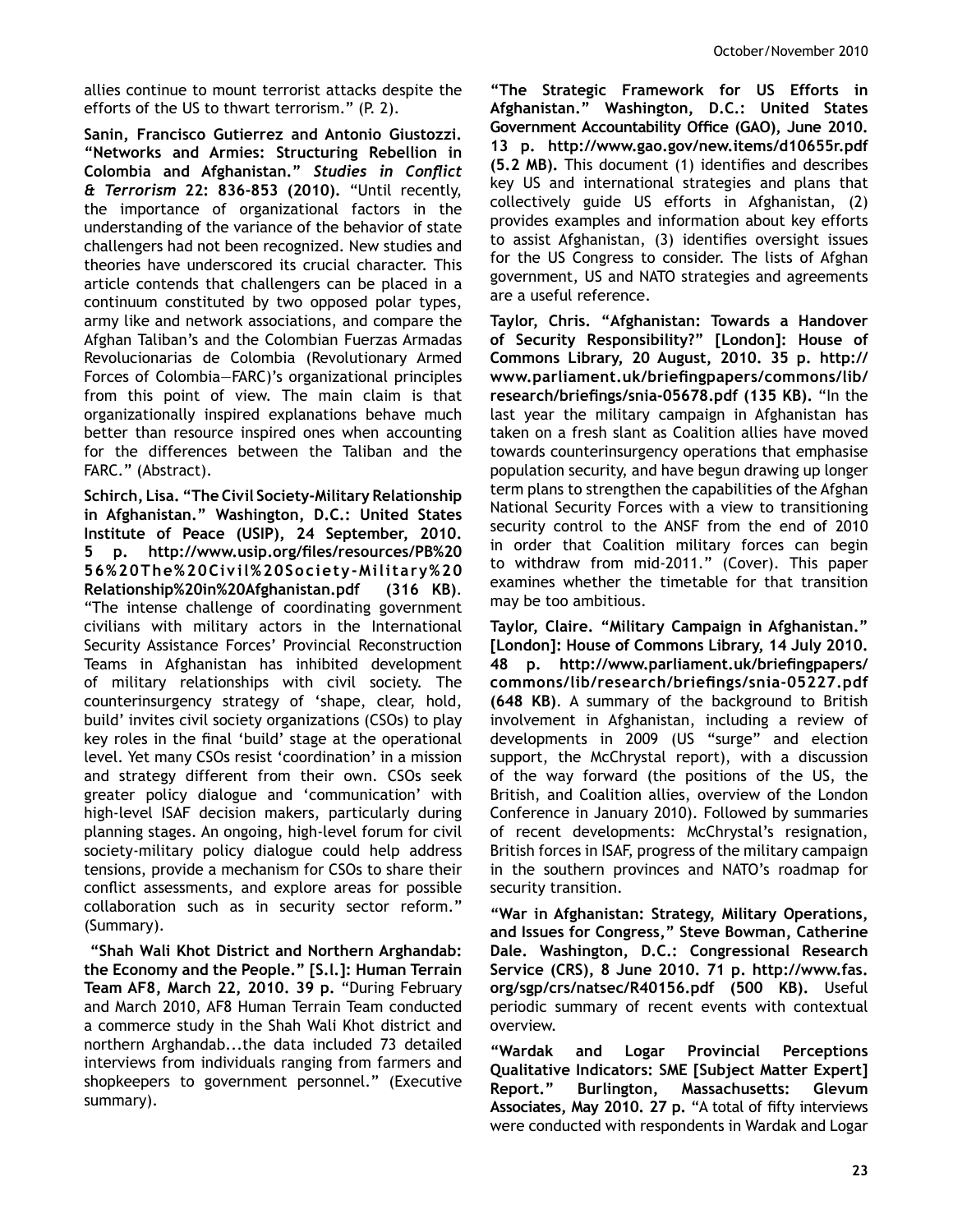Provinces. Those interviewed in Wardak were from Chak and Jaghatoo districts, while the Logar Province respondents were from Baraki Barak, Charkh, and Kharwar districts. Ten respondents were interviewed in each of the five districts to provide a general overview and understanding of the concerns in the regions covered. The in-depth-interview method used in this Subject Matter Expert report is designed to explore topics in depth and access the sensitive concerns of respondents, but it is not designed to produce results which are statistically representative. Thus, the conclusions and findings cannot be guaranteed to carry over to the general population of the local area." (P. 4).

**"Warlord Inc.: Extortion and Corruption along the US Supply Chain in Afghanistan: Report of the Majority Staff.". [Washington, D.C.: US House of Represenatatives], June 2010. 79 p. http://oversight.house.gov/** images/stories/subcommittees/NS\_ Subcommittee/6.22.10\_HNT\_HEARING/ Warlord\_Inc\_compress.pdf (11 MB). "[T]he Department of Defense designed a contract that put responsibility for the security of vital U.S. supplies on contractors and their unaccountable security providers.

This arrangement has fueled a vast protection racket run by a shadowy network of warlords, strongmen, commanders, corrupt Afghan officials, and perhaps others. Not only does the system run afoul of the Department's own rules and regulations mandated by Congress, it also appears to risk undermining the U.S. strategy for achieving its goals in Afghanistan. To be sure, Afghanistan presents an extremely difficult environment for military operations, logistics, and

business practices. Nevertheless. the evidence indicates that little attention was given to the cost-benefit analysis of allowing the system to continue in a fashion that injected a good portion of a \$2.16 billion contract's resources into a corruptive environment. The 'fog of war' still requires a direct line of sight on contractors." (P [1]).



**"Western Zhari: the People, Leaders, Tribes and the Economy." [S.l.]: Human Terrain Team AF8, May 2010. 41 p.** Human Terrain Team AF8 conducted a





study in Western Zhari from March to May 2010, looking at the leaders, the tribal structures, the economy and potential for development in the area." (Executive summary).

**Woodward, Bob. Obama's Wars. New York: Simon & Schuster, 2010. xviii, 441 p. ISBN 9781439172490. "Woodward** tells the inside story of Obama making the critical decisions on the Afghanistan War, the secret campaign in Pakistan and the world-wide fight against terrorism." (Cover).

# Urban Issues

**Turkstra, Jan. "Incremental Regularization**  of Informal Settlements, the UN-HABITAT **Approach: Achieving Development and Security: the Case of Kandahar, Afghanistan." Kabul: Governance and Development Support Programme [GDSP], UNSHABITAT, [2009?]. [7] p. http:// www.fukuoka.unhabitat.org/projects/** afghanistan/pdf/PRJ\_090604173455\_1. **pdf (746 KB).** Outline of a project in District 9 in Kandahar City to progressively register and provide title to people living in informal settlements.

**Turkstra, Jan and Abdul Baqi Popal. "Peace building in Afghanistan through Settlement Regularization."**  2010. 6 p. http://www.isocarp.net/Data/case\_ **studies/1639.pdf (1.4 MB).** "The Governance and Development Support Programme (GDSP), funded by the Canadian International Development Agency (CIDA) and implemented by UN-HABITAT, aims at an integrated community based approach to improve the living conditions of low-income families living in informal settlements in Kandahar city. Besides upgrading the programme is also aiming to increase the security of tenure. The project contributes to the security and consolidation of the inhabitants of a large informal settlement benefiting some 100,000 people. Even more important is that the UN-Habitat approach of incremental regularization of informal settlements in Afghanistan is based on an agreement between the community and the local and central Government and aims to strengthen local Governance through an effective city-community partnership to achieve improved living conditions and security of tenure. The Kandahar experience is currently also implemented in Lashkar Gah through the Strengthening Municipal and Community Development project funded by DFID. In short, Settlement Regularization is the integration of upgrading through community empowerment